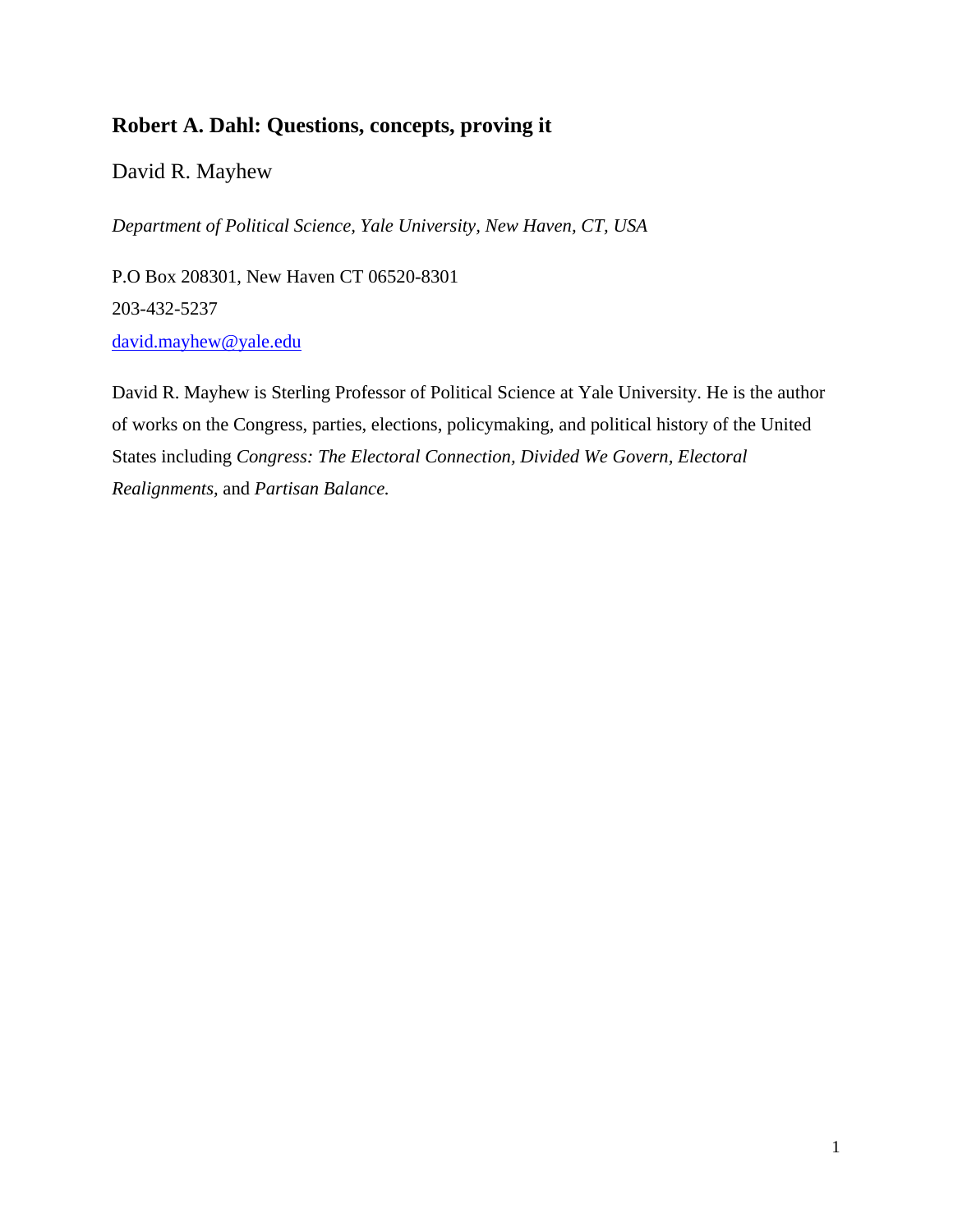### **Robert A. Dahl: Questions, concepts, proving it**

Abstract: What were the ingredients of Robert A. Dahl's genius as a political scientist? First, he asked good questions. Those were ordinarily bold, broad questions central to political theory that appear at the openings of his works and orient them. Second, he was resourceful in creating or tailoring holistic concepts such as 'democracy' and 'power,' as well as compositional categories such as 'cumulative' versus 'noncumulative' resources, or 'participation' and 'contestation' as routes to democratization. Third, he evangelized for hypothesis testing and reliance on datasets as the future of political science, and he acted on this advice.

Keywords: Dahl; democracy; polyarchy; power; Constitution

Word count: 7097

## **Introduction**

What was Robert A. Dahl's genius as a political scientist? Of the many ingredients of that genius, I would like to discuss three. They entail questions, concepts and the use of evidence. I draw on Dahl's writings as well as, in certain details, personal acquaintance with him. I close with comments on Dahl as a democrat.

# **Questions**

Charles E. Lindblom once asked me: 'Why does Bob Dahl stand out so much as a scholar?' I didn't know how to answer that, so I just listened. 'He asks such good questions,' Lindblom said.

That seems right. Certainly it is one feature. Dahl was upfront with the questions that animated his works. You couldn't miss them. Often they appeared in the first paragraph. They were clearly stated and obviously the product of reflection. They were broad questions that we all might want to hear an answer to, not narrow ones carrying out a theory or a method or a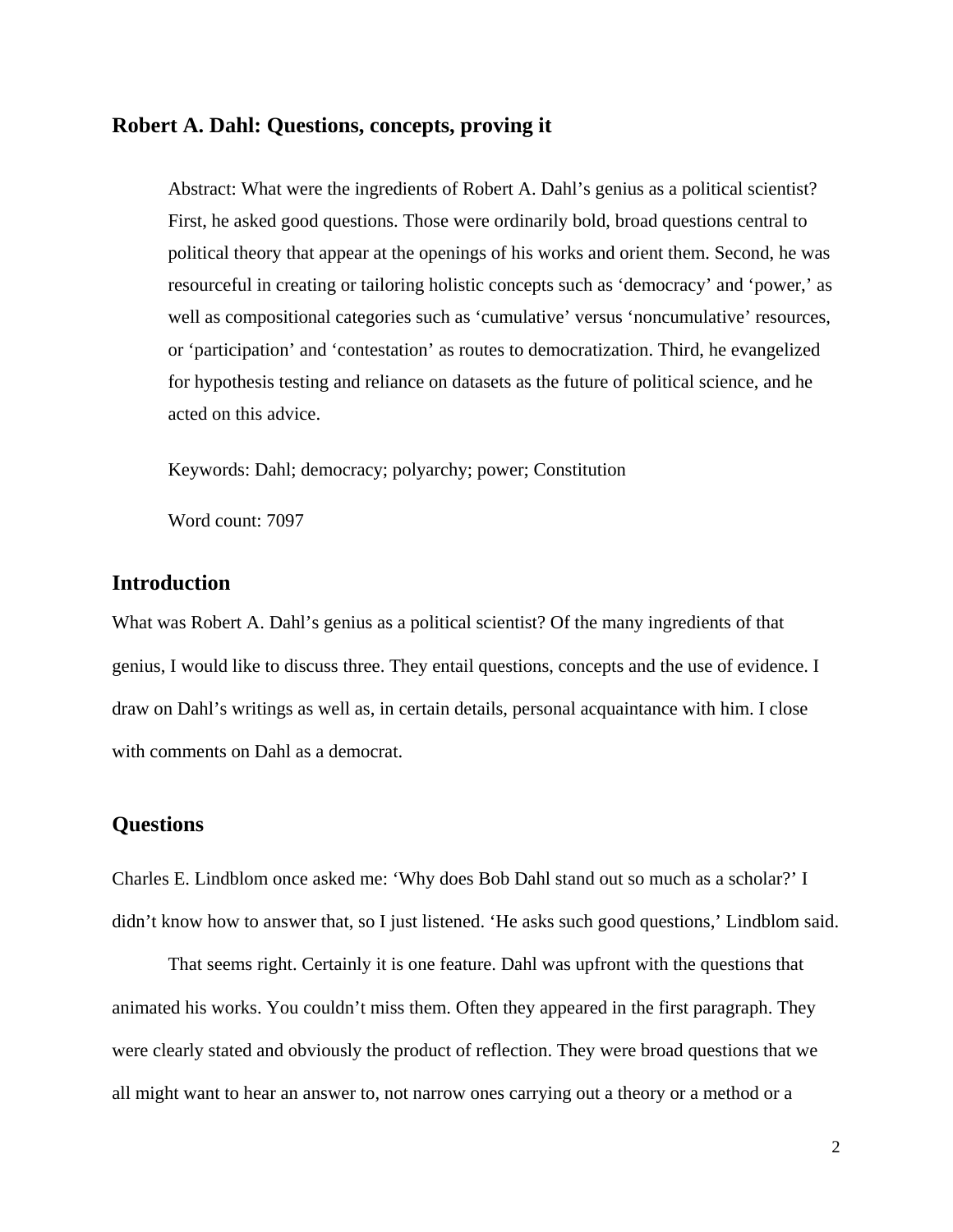paradigm. Their signature content was a blend of classical political theory with the empirical complexities of the modern world. The political theory side was key. Dahl got his early training in political theory, and you couldn't read far into his works without encountering Plato, Machiavelli, Mill, Marx, Tocqueville and the rest. Political theory was necessary as a *source* of questions for political scientists, Dahl believed (Munck and Snyder 2007, pp. 116-119, 134, 146).

Here are some of Dahl's lead-in questions:

 'What are the conditions under which numerous individuals can maximize the attainment of their goals through the use of social mechanisms?' --*Politics, Economics and Welfare* (Dahl and Lindblom 1976, p. xlv).

Yes, this question owes to Lindblom as well as Dahl in their coauthored work first published in 1953. It is a wonderful question. It joined the processes of the economy to those of the polity. Notice the early postwar date. The authors were saying that we needed to steer past the mid-century frame of socialism versus capitalism as a choice for organizing society. In popular discourse, a fork seemed to exist back then: Choose one system or the other. Not so fast, they argued. Capitalism is a complicated, not easily graspable thing. And socialism taken as a design for effectively administering an economy, whatever else its attractions, might not work well in practice. For one thing, the British Labour Party's troubled experience in running that country's industries nationalized after World War II—Dahl and Lindblom took this record as decisive—threw cold water on the idea (Dahl and Lindblom 1976, pp. 511, 514-518). In the circumstances, analysis and aspiration needed to move elsewhere.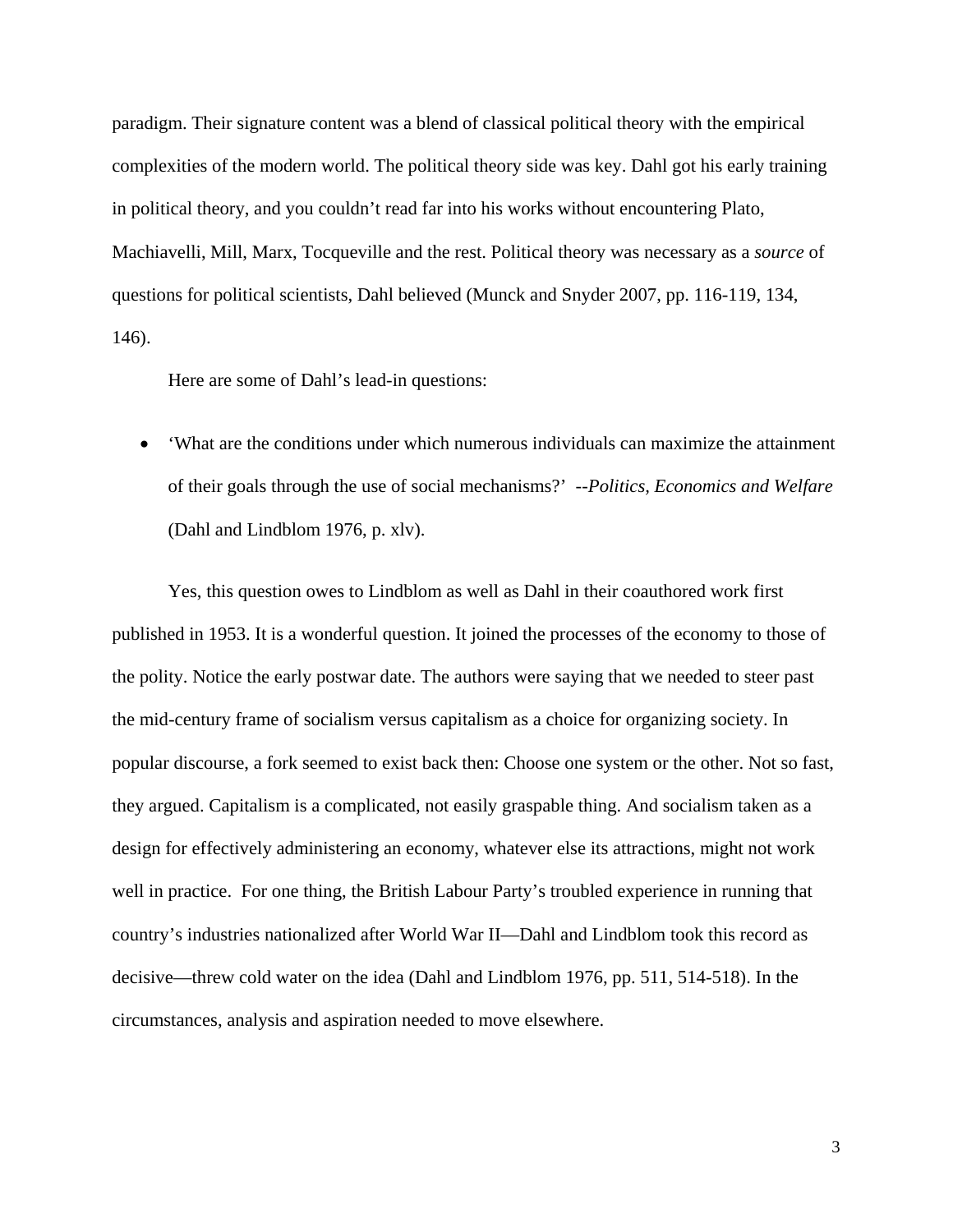'How does popular sovereignty function in America?' --*A Preface to Democratic Theory* (Dahl 1956).<sup>1</sup>

Dahl's *Preface*, an argument drawing on political theory to sort through American experience, did much to popularize the term 'democratic theory.'

 'In a political system where nearly every adult may vote but where knowledge, wealth, social position, access to officials, and other resources are unequally distributed, who actually governs?' --*Who Governs?* (Dahl 1961b, p. 1).

This opening sentence to *Who Governs?* may be Dahl's best-known orienting question. It grew from his experience as a federal government intern in the 1930s that showed him that political influence tends to reside in many places. It grew also from ruminations at the Center for Advanced Study in the Behavioral Sciences at Palo Alto, from living in New Haven (the focus of the study), and, finally, from research along with graduate students at Yale that came to target the 'power elite' and 'community power' ideas of C. Wright Mills and Floyd Hunter (Polsby 1980, pp. xix-xx, Dahl and Levi 2009, p. 6).

 'Given a regime in which the opponents of the government cannot openly and legally organize into political parties in order to oppose the government in free and fair elections, what conditions favor or impede a transformation into a regime in which they can?' --*Polyarchy* (Dahl 1971, p. 1).

This is another no-frills opening sentence. Besides Dahl's roots in political theory, this *Polyarchy* question apparently grew from his experience in Palo Alto plus a year in Rome that fed an interest in democracies beyond the United States, especially the small ones. He went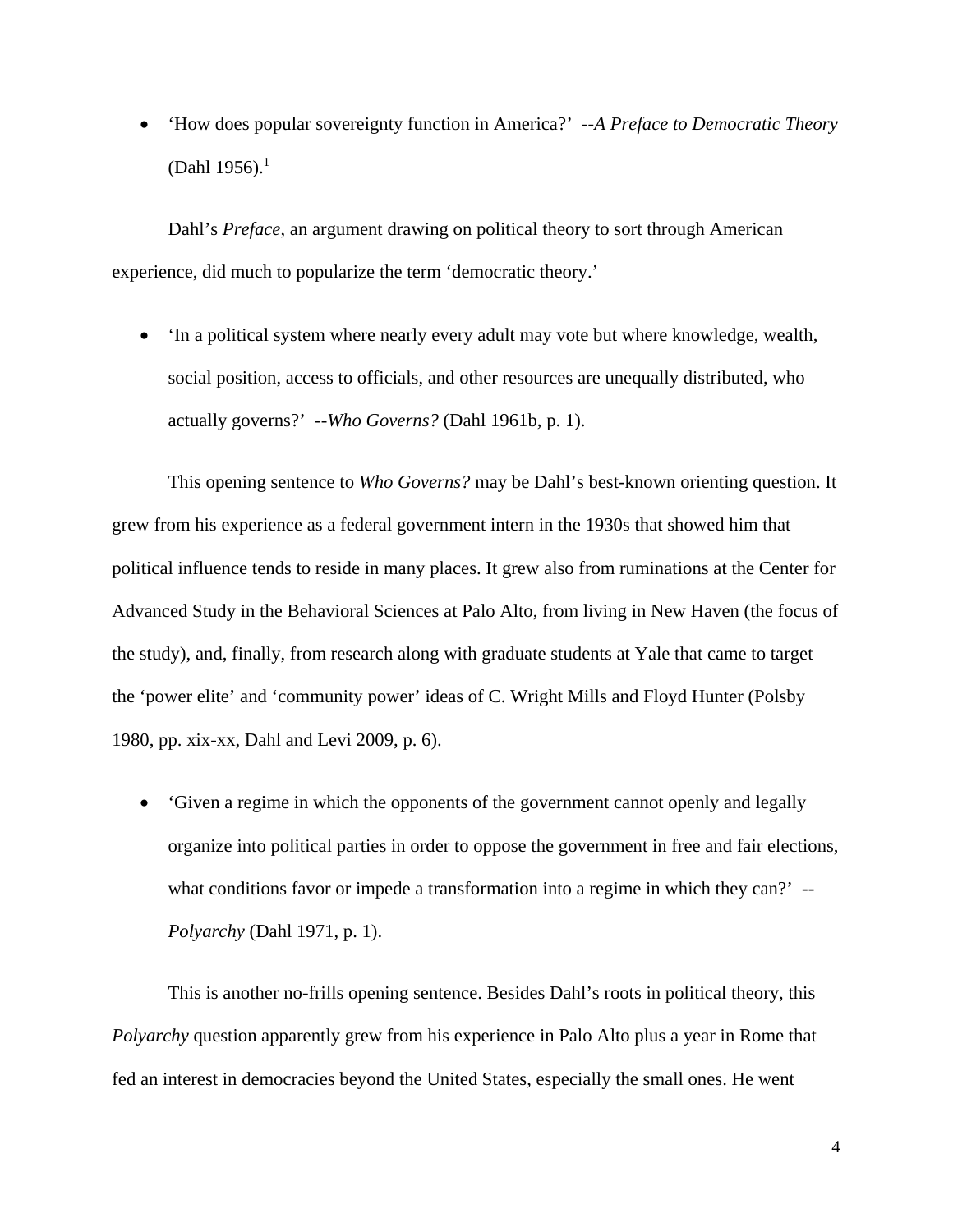comparative (Munck and Snyder 2007, pp. 125-127, 140, Dahl and Levi 2009, pp. 4-5). Thus he framed along with others the scholarly industry that keeps addressing the topic of 'democratic transitions.'

 '[I]s "democracy" related in any way to "size"? How large should a political system be in order to facilitate rational control by its citizens?' --*Size and Democracy* (Dahl and Tufte 1973, p. 1).

Coauthored with Edward R. Tufte, *Size and Democracy* combined theory with empirical analysis to address the old idea of city-states and democracy. Athens was one thing, but how about today's units as diverse as the Swiss cantons, the Netherlands, the United States, and India as locations of democracy?

Traction could be a problem with questions as broad as these. They called for normative or definitional judgments as well as daunting evidence. How could clipped, conclusive answers be expected? But what kinds of question should be posed at all, Dahl must have reflected. Go for the big ones. Also, by offering such questions he aimed to show how to think about a topic freshly or to order a topic to make it more amenable to empirical investigation by others.

# **Concepts**

Second, Dahl crafted and deployed concepts in a memorable way. Nothing is more inherent to his trademark.

By concepts I mean intellectual inventions of a certain sort—or at least tailorings of already existent ideas—and of two different kinds. The first kind is of, let us say, holistic concepts, by which I mean characterizations devoted to some large whole area of reality—not to the parts or partitions of a reality. You cannot understand political science at its creative edges in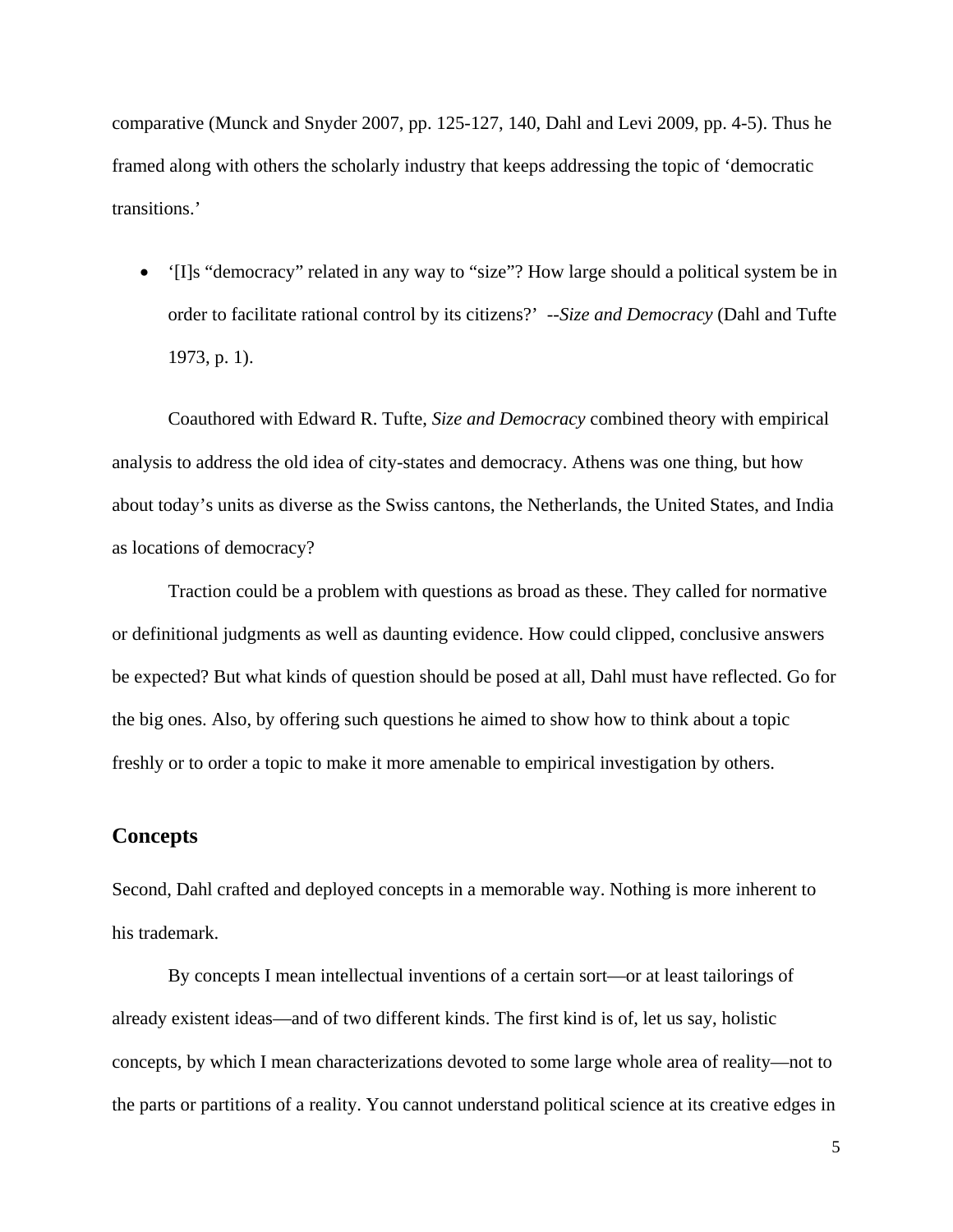the 1950s through the 1970s without appreciating such holistic concepts. We learned of 'modernization,' 'totalitarianism,' 'authoritarianism,' 'civic culture,' 'electoral realignments,' 'political system,' 'incrementalism,' 'institutionalization,' 'belief system,' 'consociational democracy,' and more. Each such term had a blended predicate of causal statements, appealing arguments of various other kinds, and well-processed facts. To organize thought in this way could have immense bite.

Enter Dahl, who became the prime deployer, or at least the sharer of that distinction, of three such holistic concepts or their families. 'Pluralism,' for which it is probably fair to say that Dahl shared an updated post-World War II patent with David B. Truman, became the signature label for a kind of polity built on a jangling messiness among interests as its decision process. Yet the concept had a normative connotation too: What's wrong with that sort of politics, and who would expect anything better?<sup>2</sup>

A solo patent went to Dahl for his management of the term 'democracy.' This was the main thrust of his career.<sup>3</sup> His treatment was complicated. In 2002, Dahl looked back on defining democracy as 'an ideal type in two senses.' First, it is 'an abstract definition of what democracy would be given certain assumptions.' Second, it is 'something to be aspired to' (Munck and Snyder 2007, p. 131).<sup>4</sup> Neither of these two senses offers much messy reality. In tune with this ideal-typing, Dahl often supplied a list of 'criteria' that an ideal democratic process would satisfy. In one of his statements those are: equality in voting, effective participation, enlightened understanding, final control over the agenda, and inclusion (Dahl 1982, p. 6).

But in quick order came the messy reality—the distorting shadows on the wall of the cave. With open eyes Dahl launched 'polyarchy' as a term for what might pass as a best approximation of democracy in a large, modern, commercial state where 'politics is a sideshow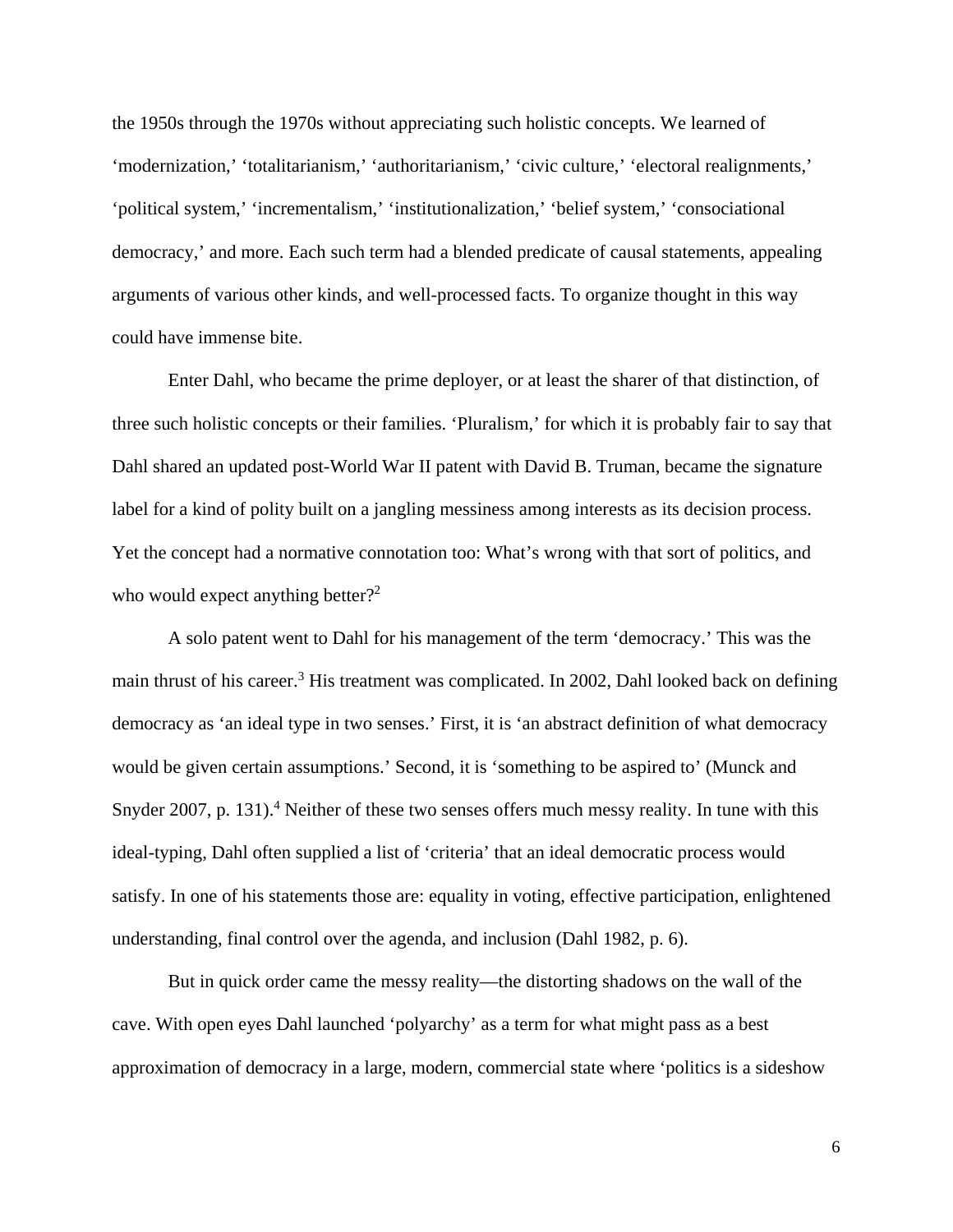in the great circus of life.<sup>'5</sup> Thus centered on, 'polyarchy' could be said to actually exist in a fair number of locations in the world, and Dahl wrote many works illuminating and assessing it in those locations.

Another solo patent went to Dahl for managing the terms 'power,' 'influence,' and sometimes 'control.'<sup>6</sup> This is a terminological family. As with democracy, another scholarly industry received a boost. As with democracy, we see here a characteristic methodological move. Dahl called on terms with long histories of often discordant popular usage and brisked them up for deployment in the social sciences. They took on new precision as analytic tools. Thus marshaled, they could solve some questions, open up others, and sometimes bring on fierce new controversies. George Von der Muhll (1977, p. 1080) has summed up Dahl's definition of 'power' or 'influence' as 'a demonstrably asymmetrical causal connection among actors.' There could be wrinkles. Influence, for example, could be 'indirect' as opposed to 'direct,' or 'potential' as opposed to 'actual' (Dahl 1961b, chs. 12, 24).

Beyond these holistic concepts, Dahl also organized his work in a series of what might be called compositional concepts. By this I mean sets of subsidiary concepts that contribute to some whole. This was a much-repeated intellectual strategy. Two principles seem to have been in play. On the one hand, Dahl's instinct was to decompose, to be literally analytic (Von der Muhll 1977, p. 1094). Often, he showed by example, a good way to understand a topic is to break it into pieces in a fashion that assigns a credible essence to each piece and then examine the pieces and the relations among them. On the other hand, his instinct was to simplify. Science means simplification. 'Without simplification you cannot deal with complexity. You need some kind of map that simplifies reality,' Dahl once remarked (Munck and Snyder 2007, p. 136). And an especially fine comment: 'It's like looking out at the stars at night. It's great to look out at night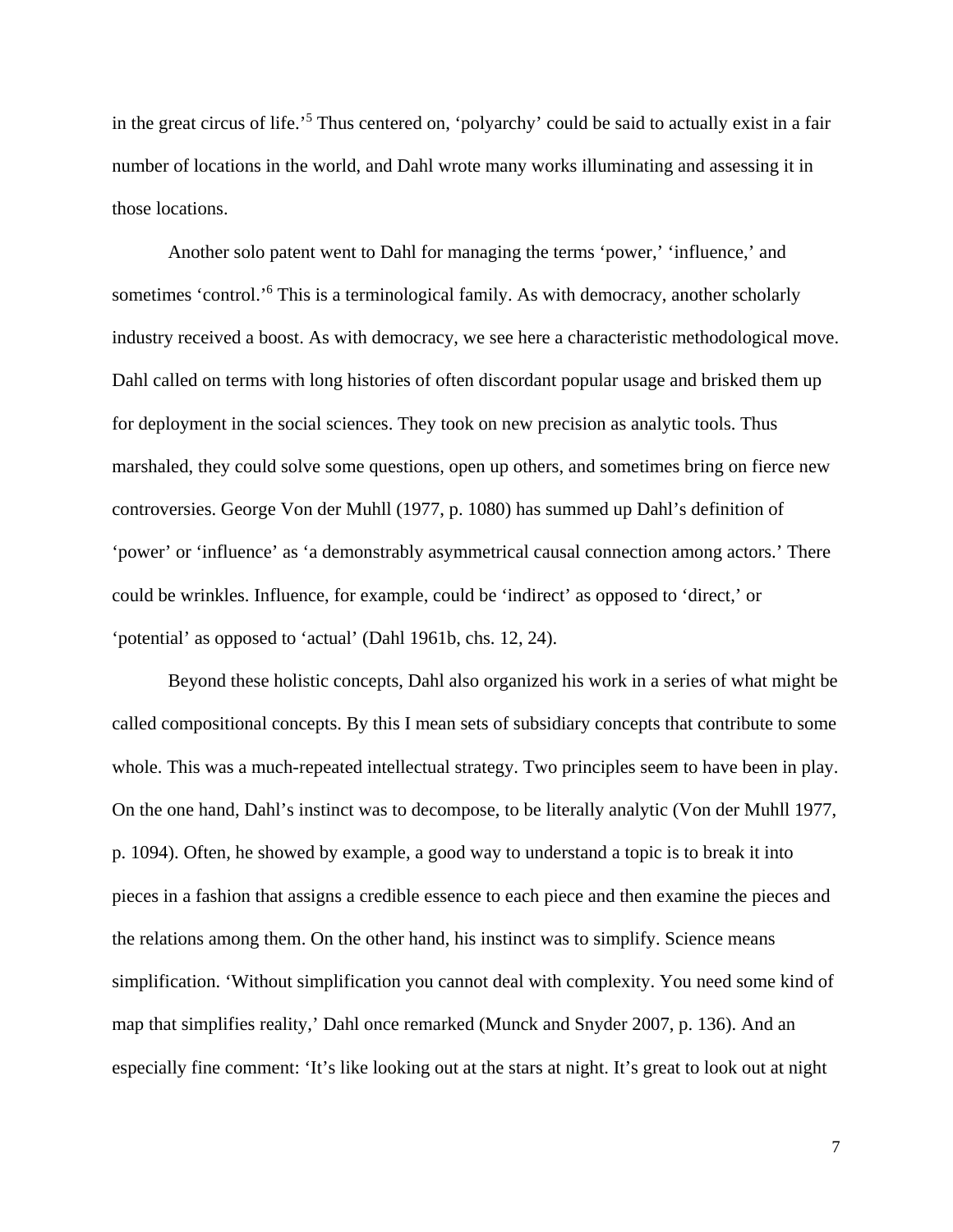and see the stars but you're not understanding anything about the nature of the universe. It has to be simplified. And in simplification you lose some potential information, but the gain is to provide comprehensibility and coherence' (Dahl and Levi 2009, p. 7).

Decompose, the advice of these seemingly competing mandates is, but not into too many pieces. The pieces need to be simplifications themselves, and the array of them needs to be small in number and readily graspable.

This brand of organizing scheme appears in many of Dahl's works. Following are several instances.

*Politics, Economics and Welfare* (with Lindblom) centers on 'four central sociopolitical processes' that '[a]ll modern industrialized economies combine, though in different ways' (Dahl and Lindblom 1976, p. 369). Where did the authors get this quartet of processes? Well, they created it. Analytically, it was a way to proceed. There is 'the price system,' the territory of competitive markets. There is 'hierarchy,' by which the authors meant control by bureaucratic leaders in both the governmental and private organizations of modern societies. There is 'polyarchy,' or control of leaders by publics—a taste in 1953 of Dahl's concept that would keep appearing. And there is 'bargaining,' a form of 'reciprocal control among leaders'—an idea that the authors applied especially to interactions within government.<sup>7</sup> One suspects that Dahl drew on his experience working for the federal government in the late 1930s and World War II for devising the second and fourth of these categories—the hierarchy and bargaining. He worked in the National Labor Relations Board, the Department of Agriculture, the Office of Price Administration, and the War Production Board, not to mention the U.S. Army (Munck and Snyder 2007, p. 115, Dahl and Levi 2009, p. 1). (He told me once about marching into Austria in 1945.) This surprising richness of experience—how many academics could match it?--had to be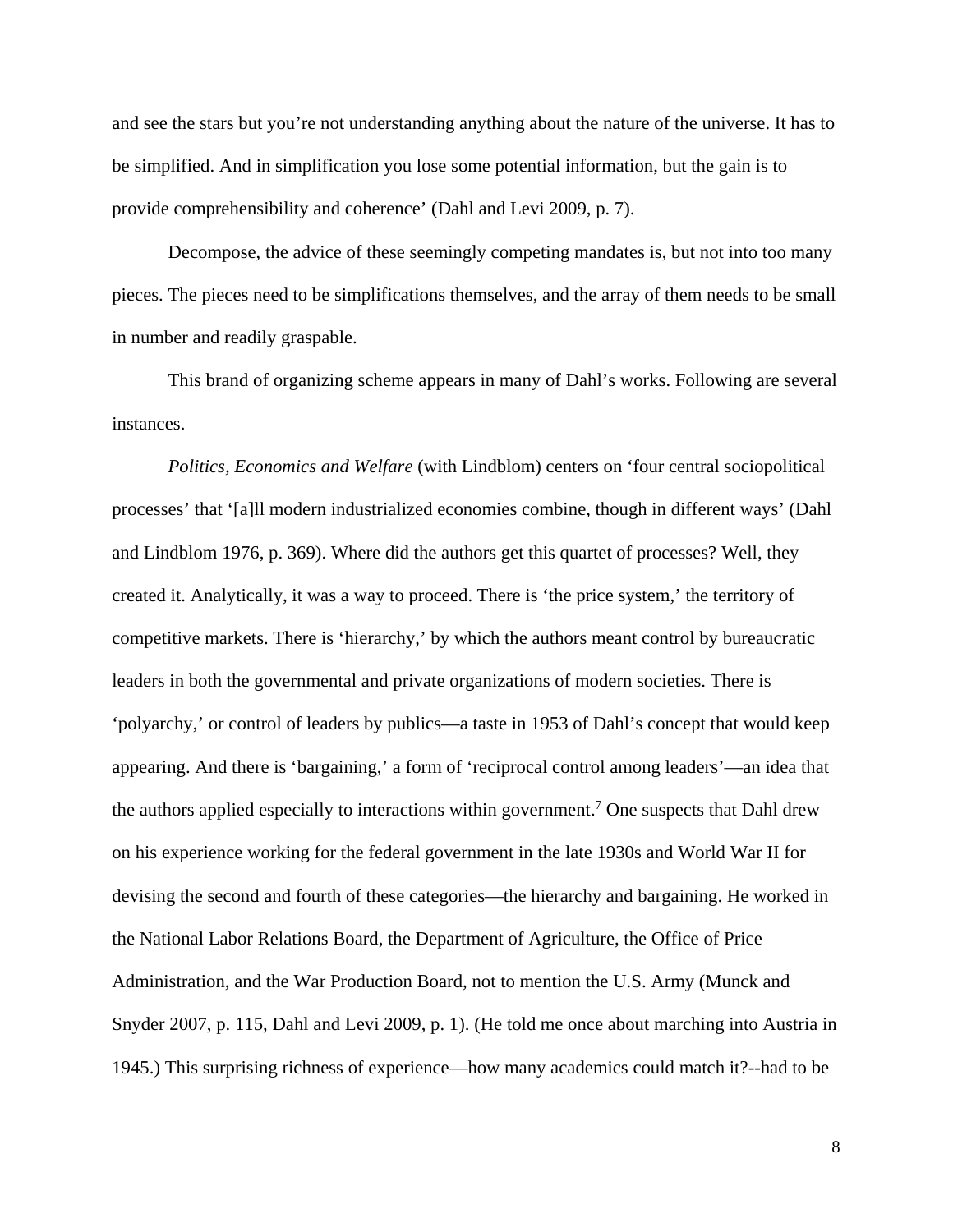an education in the disorderliness of government processes American-style. At any rate, socialism versus capitalism, Dahl and Lindblom were saying as of 1953, was an unpromising frame for seeing the real or likely processes of society. Better their four ideas than this popular dualism.

Dahl's categories in *A Preface to Democratic Theory* are meant to be illustrative rather than exhaustive: 'I shall take up a few representative types of democratic theory, beginning with one that is familiar to Americans' (Dahl 1956, p. 2). That number one is 'Madisonian Democracy'—a formally guaranteed compromise between the power of majorities and the power of minorities. Next comes 'Populist Democracy,' which he handles as a purely abstract principle of majority rule that can raise questions of intensity, interpersonal comparison of utilities, the Arrow Problem, and so on. These first two categories are 'maximizing' theories. But then he moves to his satisficing number three, yes, 'Polyarchal Democracy.'8 This category is strongly empirical. It embraces the disorderly, imperfect, fallback reality of how American democracy has actually worked. In *A Preface*, the fallback version doesn't look all that bad. At its core, the book is an interplay among these three categories. Number three wins out. In Dahl's well-known account, formal Madisonianism suffers the difficulty of not accounting for democracy well. Britain, Sweden, and other countries do not need formal separation of powers in their national institutions to make democracy work, so why should the United States? Q.E.D. Populist Democracy, for all its smartness, suffers the difficulty of not hitting the ground. Hence an analytic retreat to real American experience, where, among other things, it is often true as a matter of informal practice that 'minorities rule' (Dahl 1956, p. 128). Overarching it all, the country's unceasing election processes at least help insure 'that political leaders will be somewhat responsive to the preferences of some ordinary citizens' (Dahl 1956, p. 131).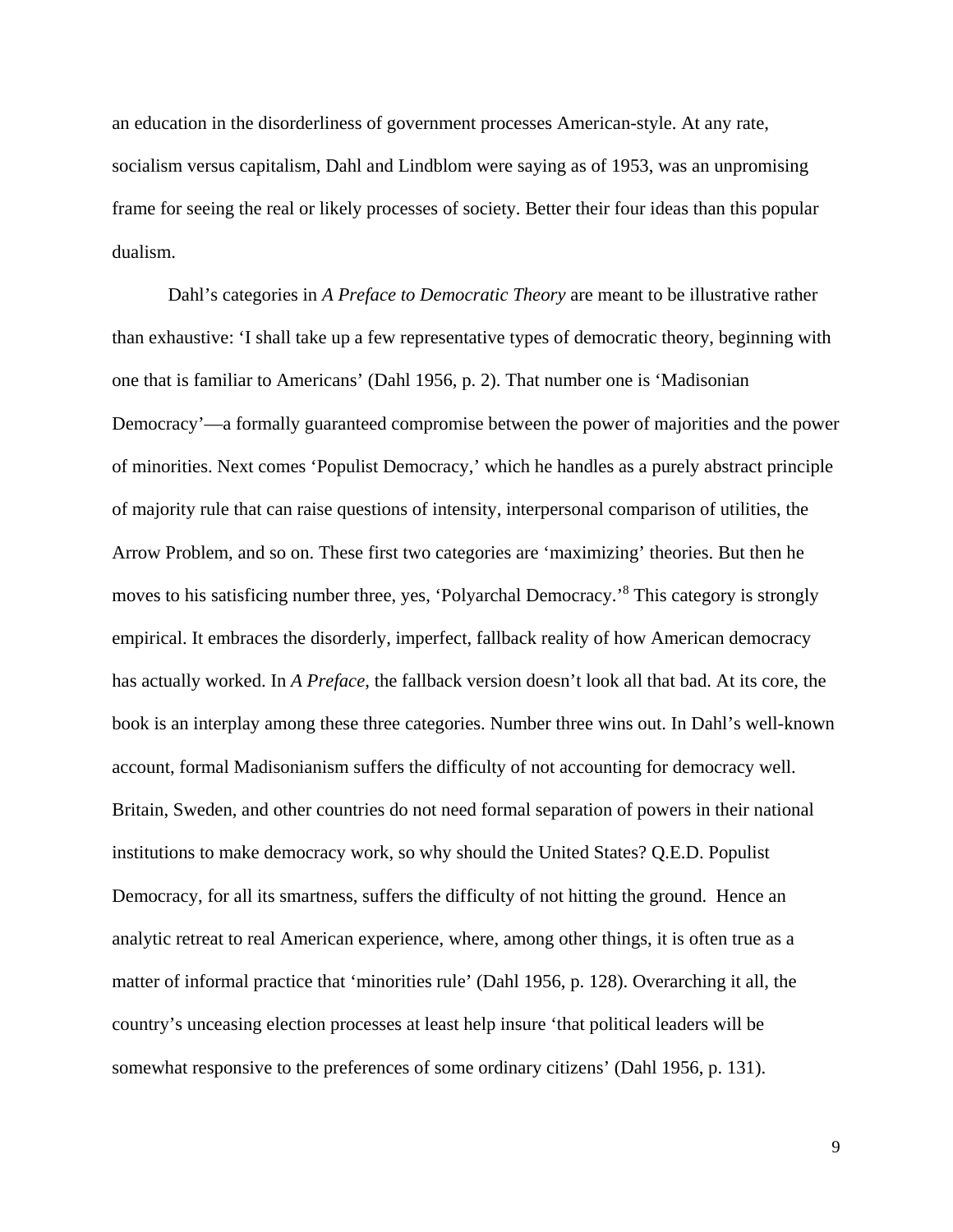At the core of *Who Governs?* are five compositional concepts. In analytic terms, what were the possible patterns of influence in the city of New Haven in the 1950s (Dahl 1961b, chs. 15-18)? The first, 'Covert integration by Economic Notables,' proved on investigation to be a blank. Dahl, his eye on community power theory, took obvious delight in torpedoing the hypothesis of an 'essentially clandestine or covert exercise of influence by the "real" leaders' of the city, perhaps operating by 'covert negotiations and discussions carried on in the privacy of their clubs, homes, business firms, and other private meeting places.' An industrious hunt by Dahl and his research team brought no evidence of such a cabal.<sup>9</sup> Category number two, 'An executive-centered "grand coalition of coalitions,"' hit some pay dirt (Dahl 1961b, p.184). It accommodated the large, ad hoc coalition that Mayor Richard C. Lee assembled in the public spotlight to pursue urban redevelopment in the 1950s (Dahl 1961b, ch. 17). Dahl does not do much to develop his category three, 'A coalition of chieftains.'10 Category four, 'Independent sovereignties with spheres of influence' (Dahl 1961b, p.199), could accommodate 'the various petty sovereignties that made up the official and unofficial government of New Haven.' A neighborhood controversy over building metal houses supplied an instance (Dahl 1961b, ch. 16, quotation at p. 190). Category five, 'Rival sovereignties fighting it out,' could apply to ordinary competition between the city's two political parties. The Republicans were still a force in the 1950s (Dahl 1961b, ch. 18). This quintet of categories, a product of crossing theory with evidence, seemed to fit the reality.

Separately, an analytic dualism infuses *Who Governs?* A society's inequalities in politically relevant resources—wealth, social standing, sources of information, the vote, control over jobs, and so on—may be 'cumulative' or they may be 'noncumulative'—a synonym for 'dispersed' (Dahl 1961b, chs. 1, 7). The history of New Haven, in Dahl's telling, had progressed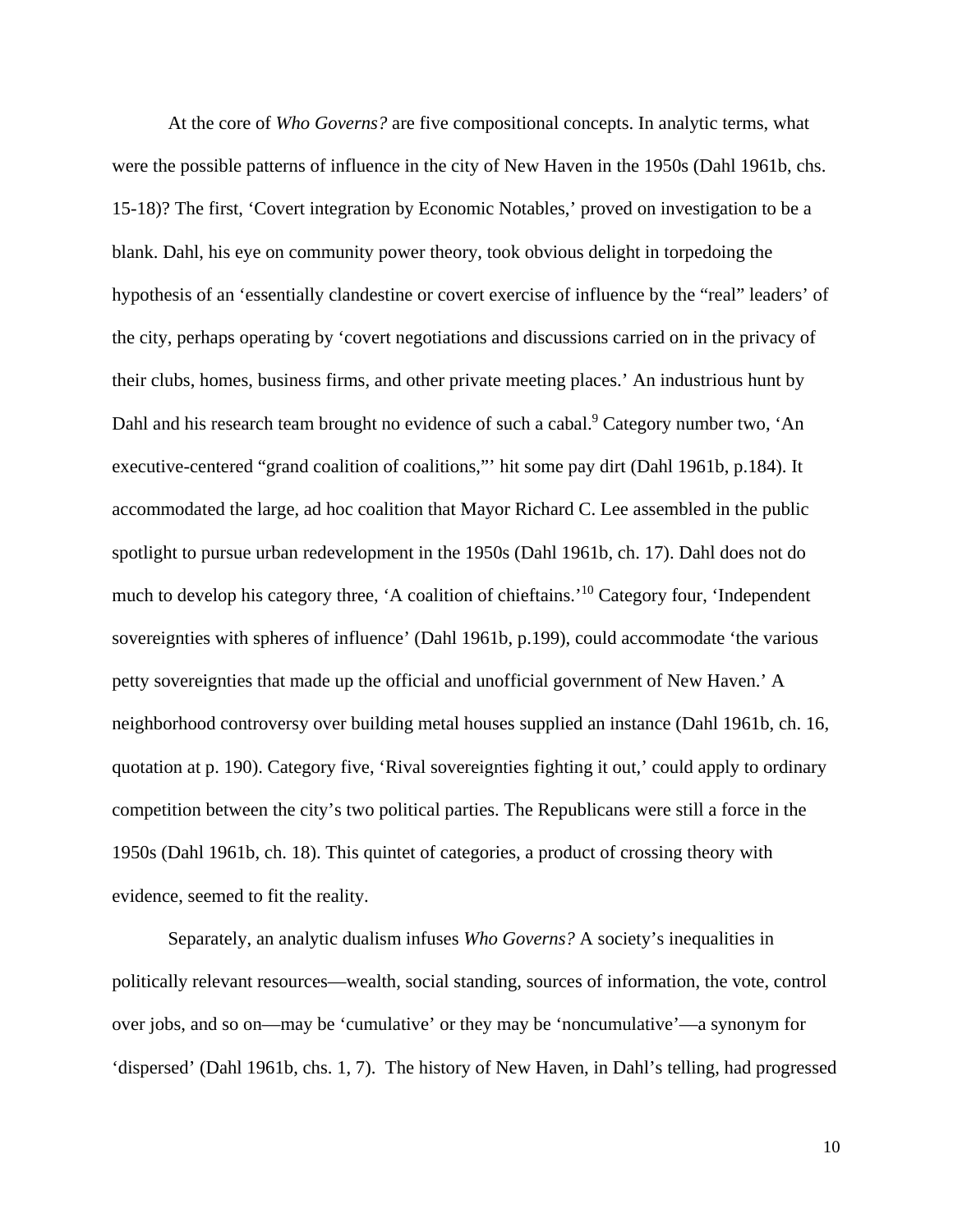from the former condition to the latter (Dahl 1961b, Book I). In the late eighteenth century, a Puritan oligarchy enjoyed a lock on all relevant resources. By the mid-twentieth century, supplies of resources were scattered across social classes, ethnic groups, professional specialists, and elsewhere. Pluralism had arrived. Various kinds of actors could maneuver and prevail on various kinds of matters (Dahl 1961b, Books IV, V).

One line of analytic enterprise is to decompose time into eras—as in the 'electoral realignment eras' proposed by various authors in the 1960s. So far as I can tell, Dahl showed no interest in the realignments research program, and, in general, the ordering of time was not his game. But the eras motif does make an appearance in *Who Governs?*, and there is another interesting instance. In a 1977 piece, Dahl sorted the two centuries of American experience into five 'historical commitments' that he saw the country having arrived at. In each case, bitter conflict gave way to, if not consensus, at least lasting acceptance on a fundamental matter. These commitments were to: a constitutional and liberal order in the late eighteenth century, democracy in the nineteenth century, corporate capitalism starting in the 1890s, a welfare state in the 1930s, and an international role as a world power in the 1940s (Dahl 1977, pp. 2-4). We see here the concept of a 'historical commitment' as well as a workout of it in manageable specifics.

In the 1960s, Dahl (1966) edited a project that ended in essays on 'political oppositions' in ten Western democracies. What to make of it all? That was a teaser. The essays as well as the countries they reported on were a heterogeneous lot. Dahl decided to focus on the important ways that oppositions can differ. He came up with six ways: an opposition's cohesion, its competitiveness, its site of opposing the government, its distinctiveness, its goals, and its strategies (ch. 11). Italy with its Communist Party, Belgium with its communal division, Britain with its 'loyal opposition,' and the United States with its diffuse and confusing processes were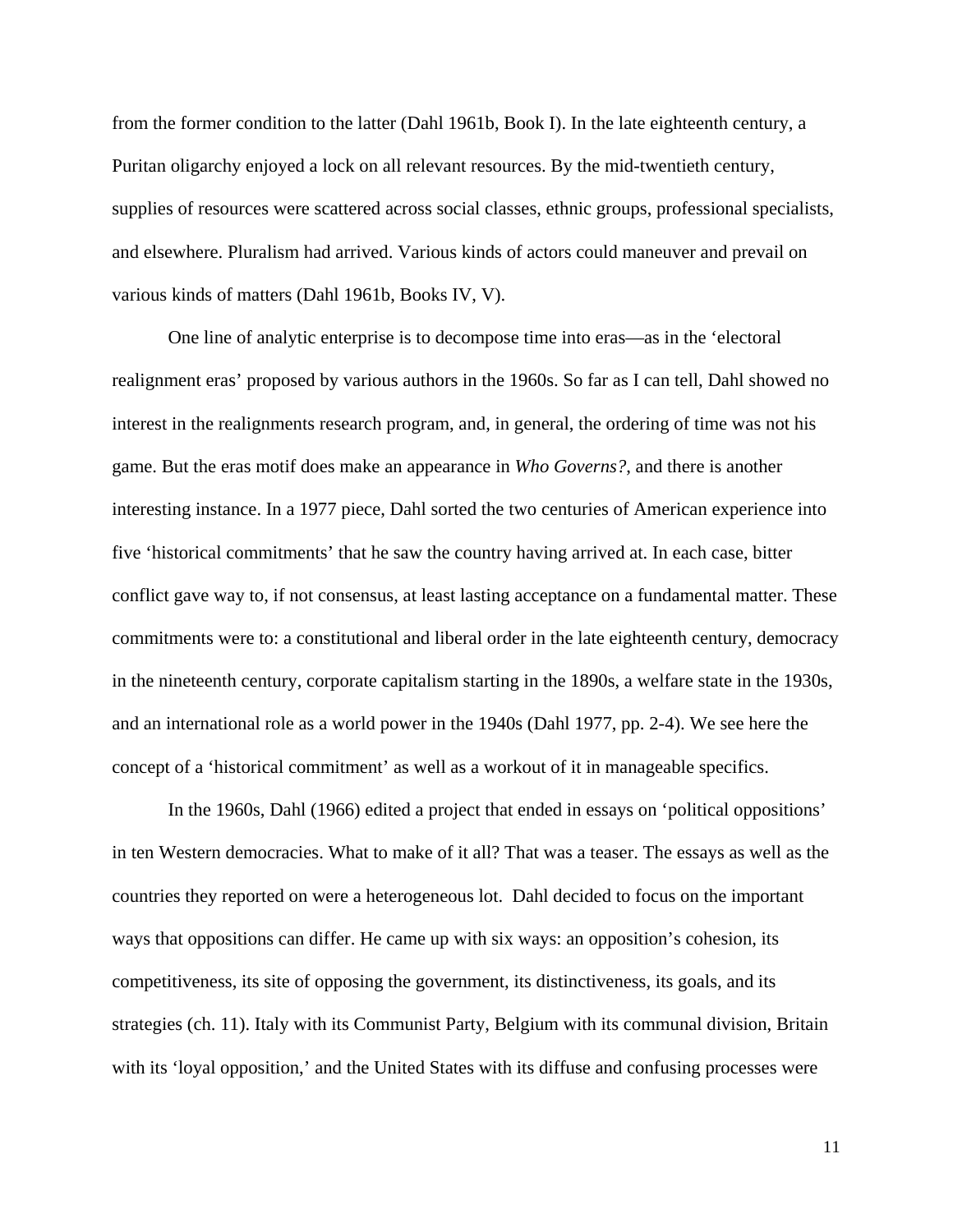among the countries that needed to be accommodated in these cells. Political opposition in democracies is a complicated matter.

Finally, there is the compositional scheme in *Polyarchy*. Little in the Dahl canon has enjoyed more resonance. In especially European history, he saw the evolution toward democracy as having two dimensions. One was toward the 'participation' (or 'inclusion') of publics. The other was toward effective 'contestation' in politics (or 'liberalization') (Dahl 1971, ch. 1). Conceptually, to pair each of these achievements with its absence allowed that favorite device of social scientists—a fourfold table (Dahl 1971, p. 7). From such a design Dahl guided a comparative history. Contestation in advance of participation could be good news for eventual democracy as in the cases of Britain and Sweden. The reverse could be bad news as in Germany's Second Reich. Simultaneous moves to participation and contestation could bring big trouble as in France in the 1790s. The trick was favorable sequencing (Dahl 1971, ch. 3).

Concepts, categories, classifications: What kind of activity is it to develop ideas like these? Art as well as science seems to figure. The terms need to be grounded in reality, and the right joints need to be cut at, but there is no getting around having an inspired intuition and flexing it in an appealing way.

### **Proving it**

What was the behavioral revolution in American political science in the postwar years? According to Dahl (1961a, p. 766), widely seen as its signature leader, it was 'a protest movement' against the 'historical, philosophical, and the descriptive-institutional approaches' that had long marked the discipline. Political science at that time, possessed of a feisty new generation of scholars short on patience, needed a reset. To find out what was actually true or not—that was the way to go. It meant becoming more scientific.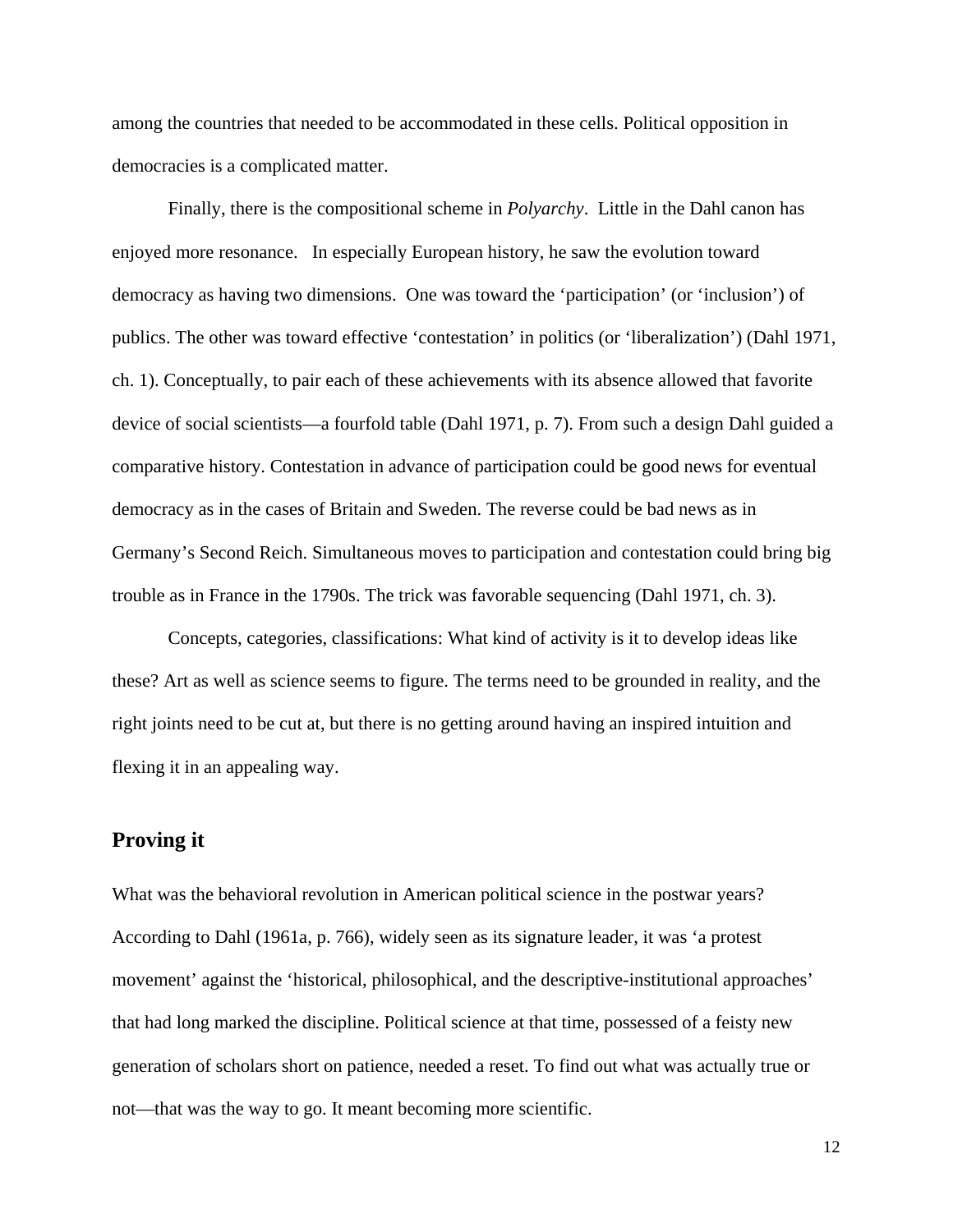For Dahl, that meant for one thing an attraction to the ideas of Carl Hempel, the philosopher of science then at Yale, an exponent of positivism (Munck and Snyder 2007, p. 122). It meant a search for 'genuinely testable propositions' (Dahl and Lindblom 1976, p. xlv). Dahl became an evangelist for the idea of hypothesis testing. That was the sort of thing political scientists should be doing. A commonplace idea now, it was not commonplace going into the 1950s. To read into *A Preface* or *Polyarchy* is to encounter blizzards of suggestions for hypotheses that might be tested. Axioms, assumptions, definitions, conditions, and propositions, not to mention logical symbols, make an appearance. It is a style of argument.<sup>11</sup> James Madison wouldn't have known what hit him: 'There ensues [in *The Federalist*] an extremely dubious and probably false set of propositions… .' (Dahl 1956, p. 16).

But how should hypotheses actually be tested? In much of his work Dahl pursued abstract theory of one type or another, but he was formidable in full fledge as an empirical researcher. He did field work, as for his first book *Congress and Foreign Policy* in 1950. 'I figured if I was going to write about Congress, I needed to know about it, and that required talking to some people. I did a lot of interviews, and that was quite enlightening' (Munck and Snyder 2007, p. 139). This is another practice that seems commonplace now but was not that going into the 1950s—certainly not in congressional studies where arm's-length scholarship had been standard.

*Who Governs?* is Dahl's masterpiece of empirical work. He designed it as a multi-method enterprise. There was fieldwork. He and his graduate assistants Nelson W. Polsby and Raymond Wolfinger conducted 46 lengthy interviews with participants in significant New Haven decisions. Wolfinger interned in the city government. (Both Polsby and Wolfinger got dissertations out of the project.) Dahl supervised three sample surveys. He had students in a seminar prepare detailed events studies. He used aggregate voting data. He drew on various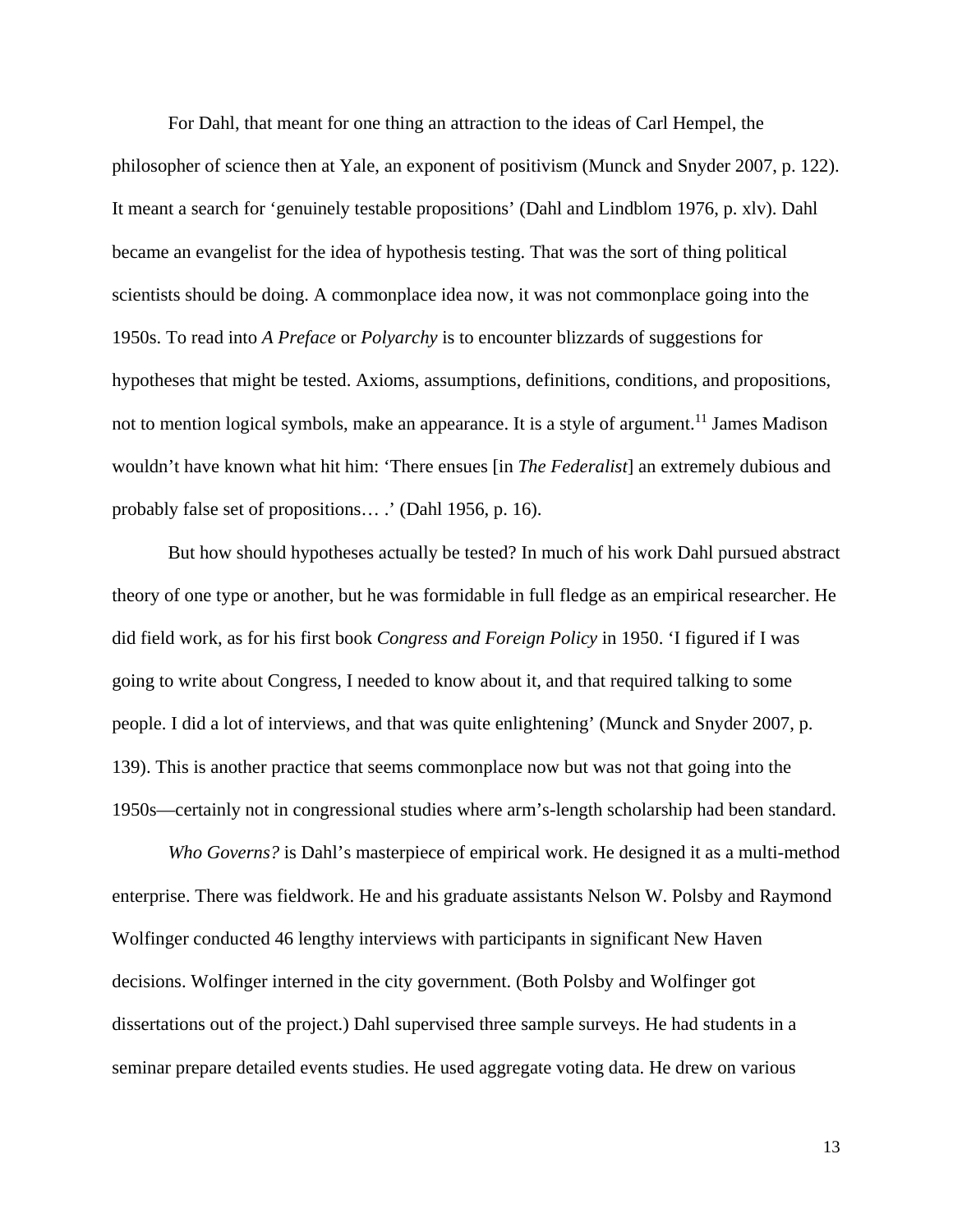historical materials including standard histories, the U.S. Census, city directories and other documents and records.<sup>12</sup> The Dahl research team zeroed in on New Haven in these complementary ways.

In empirical terms, perhaps the leading theme in Dahl's work is: Get hold of a dataset and use it. That is what you need to do if you want to figure out if something is true or not. If possible, count things. (I remember V. O. Key, Jr. also proselytizing for this view in the 1950s.) Again, this piece of advice is standard in political science today but it hasn't always been. Often Dahl crafted his own datasets; sometimes he drew on other people's. In all cases, it is probably fair to say, the questions he wanted to tackle preceded his datasets rather than vice versa. At base, he was he was question-driven, not dataset-driven.

To appreciate Dahl it helps to get a sense of his datasets and their use. Below is a sample. I include instances where he cites an N and performs arithmetic with it, but also instances where he somehow canvassed, with seeming credibility, a full universe of something and arrived at a judgment about it without reporting the N or the arithmetic. The key to it all is a mindset of stipulating a universe and then examining the items in it.

- 'Of the fifty-seven successful actions [regarding urban redevelopment in New Haven], half can be attributed to only two persons: the Mayor and the Development Administrator' (Dahl 1961b, p. 124).
- '[O]f the 29 countries with polyarchal regimes in 1970, in only 12 was polyarchy inaugurated after independence and not during a period of overt foreign domination' (Dahl 1971, p. 197).
- 'Yet in the 120 years since the Communist Manifesto was published, no country has developed according to the Marxist model of conflict, nor has any regime, whether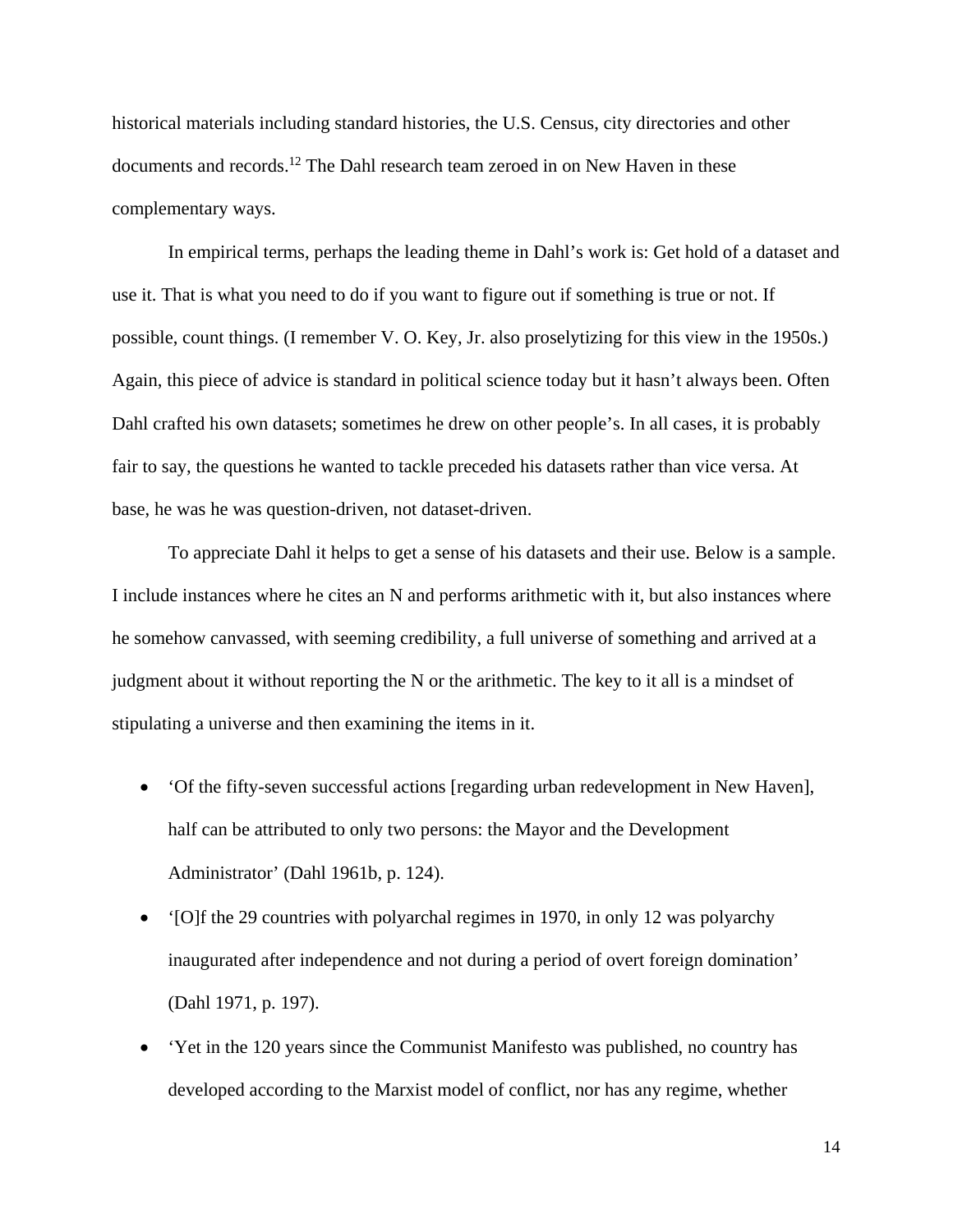hegemonic or competitive, fallen or been transformed because of a clear-cut polarization of working class and bourgeoisie' (Dahl 1971, p. 106).

- 'Specifically, there seems to be no significant relationship between turnout in national elections and population, area, or density among some 33 representative democracies' (Dahl and Tufte 1973, p. 44).
- 'Madison proved to be right [this time]. There has, in fact, never been a significant conflict between the citizens of small states and the citizens of large states' (Dahl 1967, p. 52).
- 'Over its whole history, the Supreme Court has held Congressional legislation unconstitutional in seventy-seven cases… . [Yet] [t]here is, I believe, no case on record where a persistent law-making majority [that is, a succession of elected officials] has not, sooner or later, achieved its purposes' (Dahl 1956, pp. 109-110).
- '[N]ot one of the fifty prominent citizens interviewed in the course of this study—citizens who had participated extensively in various decisions—hinted at the existence of such a cabal [that is, an elite of Economic Notables operating covertly in New Haven]' (Dahl 1961b, p. 185).

Dahl mastered and discussed the intricacies of his datasets. That was necessary to their use. The wrinkles could be as informative as the regularities. In his New Haven study, the neighborhood uprising against building metal houses showed that the '"slack" resources' of the system could, given the right provocation, turn un-slack in a hurry (Dahl 1961b, pp. 192-199, quotation at p. 305). In the prose or footnotes of *Polyarchy*, he discusses by my count 58 individual countries for one reason or another and hits another  $14$  in the accompanying charts.<sup>13</sup> Deviant cases drew his curiosity—Argentina for its underperformance, the Netherlands for its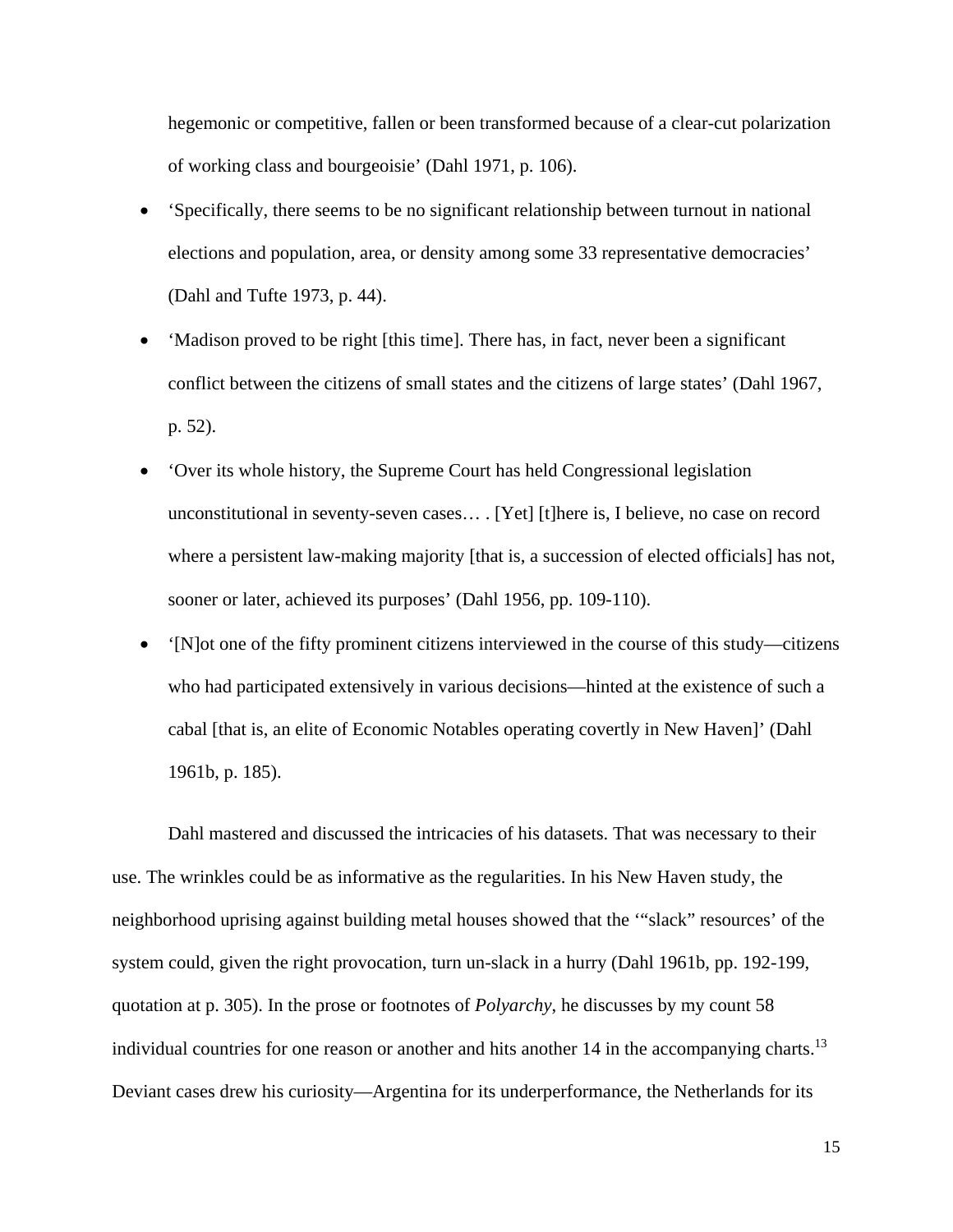ethic of accommodation, India for a variety of reasons including size (Dahl 1971, pp. 135-140, 160-161, 204-205).

The behavioral revolution came in the 1950s and 1960s. Years later, Dahl was not all that enthusiastic about another dose of science—the rational choice revolution. His view: 'As important as rational choice theory may be in dealing with some types of problems, it's not a satisfactory way of dealing with the most important problems' (Munck and Snyder 2007, pp. 124, 147, quotation at p. 147). 'It cannot encompass the empirical variety and complexity of the world' (Dahl and Levi 2009, p. 8). Also, I would guess that he wasn't willing to give up on classical political theory as a source of orienting questions, and that by his nature he was too much of an inductivist to buy into rational choice.

# **Dahl the democrat**

Dahl's work was a blend of the normative and the positive. I have emphasized the positive side. His questions and concepts faced both ways, yet they ordinarily fed somehow into empirics certainly in his quest for hypothesis testing.

But I would like to close by taking a look at Dahl as a democrat—both small-D and in American terms capital-D, although on the latter front Dahl wasn't a very aggressive partisan. Generally speaking, he sort of went along with partisanship American-style rather than getting obsessed by it. He was a cool partisan.

Where did Dahl's small-D democracy come from and what did it consist of? He left some nice testimony on these points. There is a frontier flavor. Growing up chiefly in the Alaska panhandle (Iowa figured previously, too), a coastal site of primary-sector industry, seems to have left a mark. He wrote a fond book about the experience late in his life (2005). From a doctor's family, Dahl earned money working on the docks with longshoremen starting at age twelve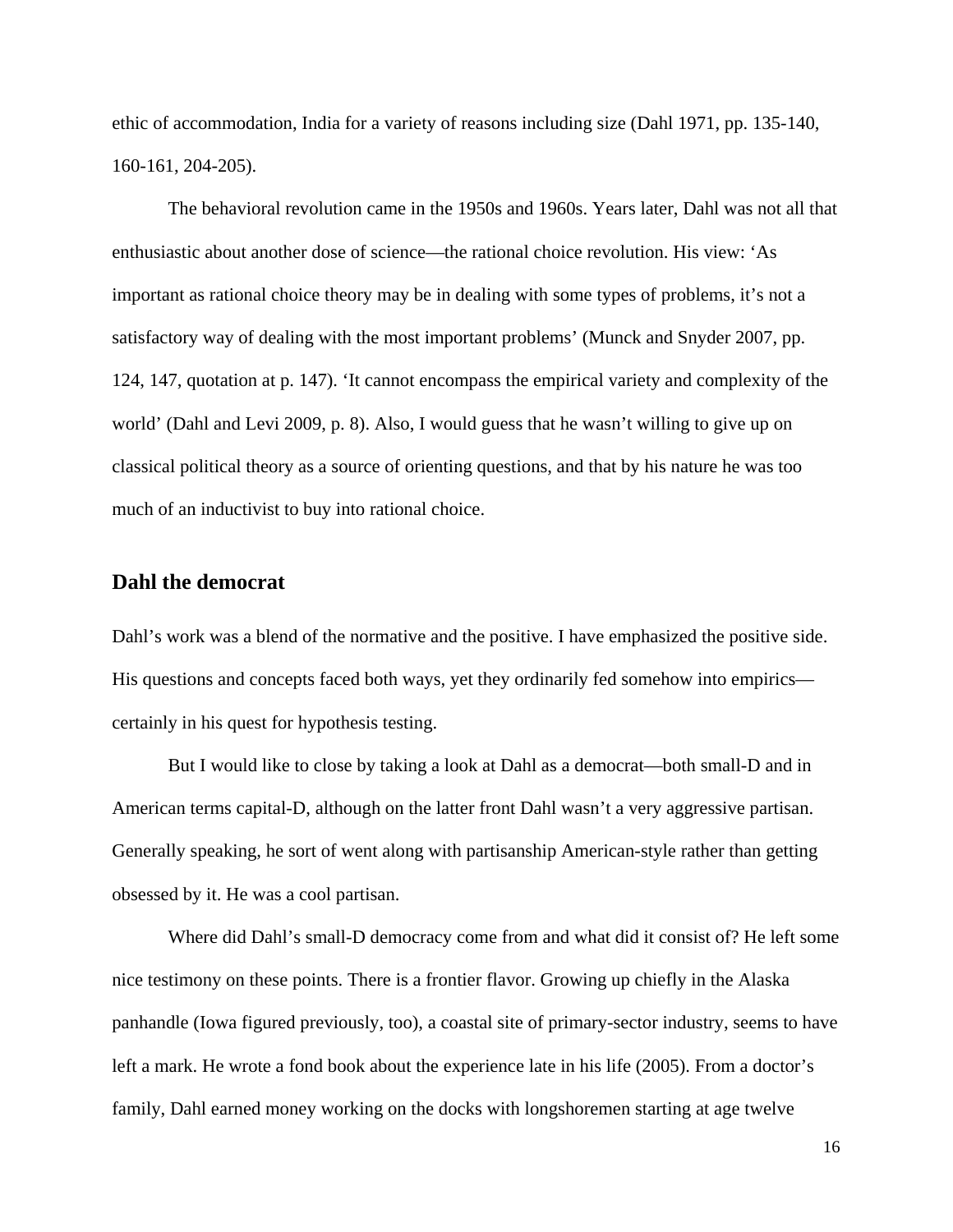where, in his words, 'I came into contact with of course the local people I already knew, but also on the docks, people whom I didn't know, working people, and that exposed me to an aspect of life which I've never forgotten.' That experience, as well as 'my military service, and growing up in a small town, just gave me a very deep and lasting respect for—what is often said, "ordinary people." I don't like that term. But just plain ordinary human beings. I respect them for, among other things, they've got degrees of common sense which are not always so obviously present in our colleagues and other intellectuals' (Dahl and Levi 2009, pp. 2-3).

Yes, there was the challenge of education: People needed to be informed in order to protect their interests—a recurrent Dahl theme.<sup>14</sup> But generally speaking, the 'common sense' of the public deserves respect. Beware of intellectuals or anyone else trying to tell ordinary people what or how they should think. Dahl keeps coming back to this point. 'Who is a better judge than I of what my "will", my policy, really is?' (Dahl 1967, p. 17). 'In making governmental decisions, among adults no person or group is better qualified, with only extremely rare exceptions, to judge what those interests are and thus to substitute their judgment for that of the person whose interests are affected. The claim of one group to possess superior knowledge of the interests of another group of persons, and also to possess a reliable commitment to protect those interests, seems to me utterly falsified by historical experience' (Munck and Snyder 2007, p. 130).

It is easy to slide over statements like these. They seem like bromides. But read them carefully. Dahl crafted them with care, and they seem to have expressed a bedrock ingredient of small-D democracy as well as a moral imperative.<sup>15</sup> He meant that victory in policymaking should ordinarily go to the views of ordinary people—arrived at by themselves—not to the didacticisms of liberals, progressives, conservatives, prophets, private corporations, unions,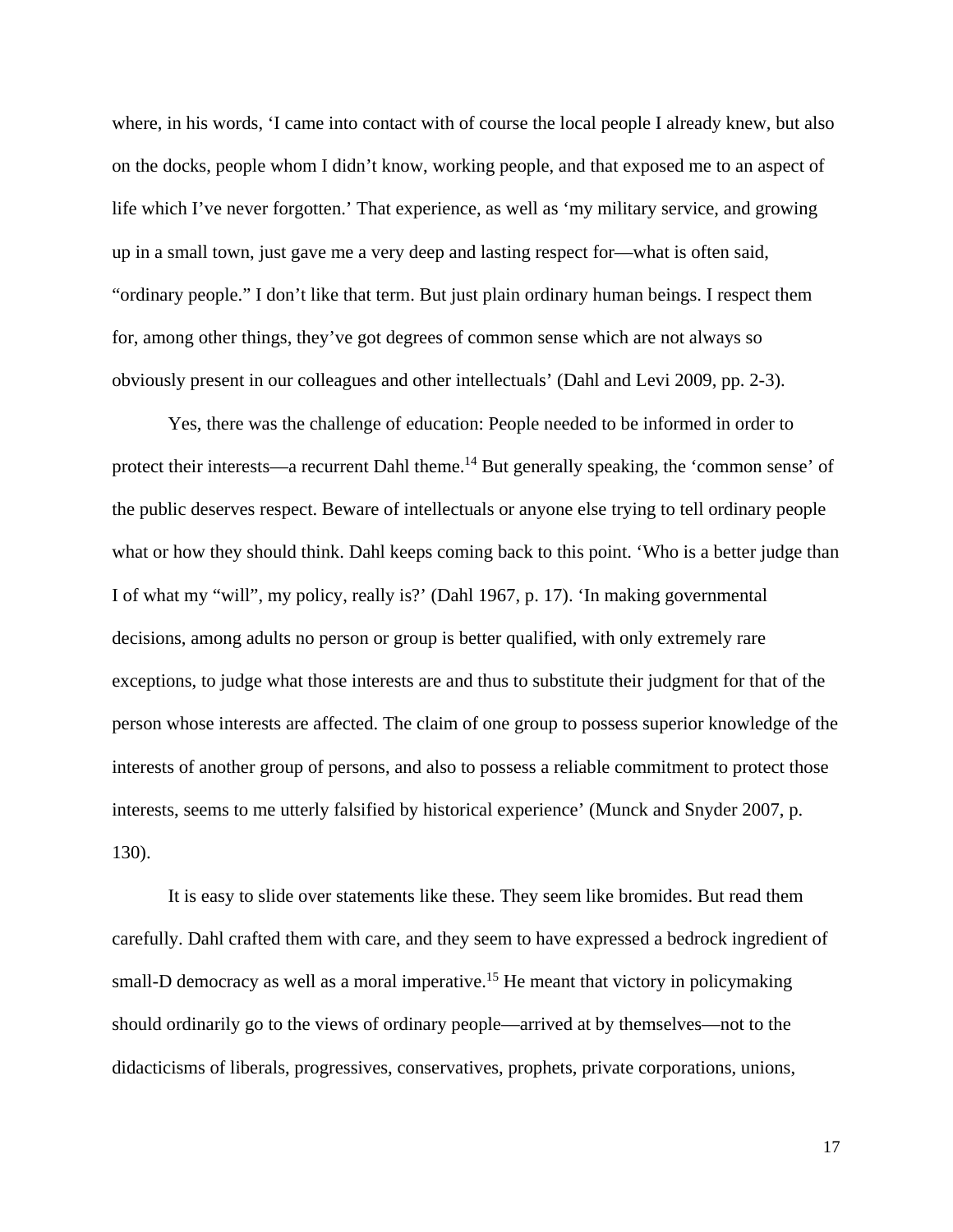judges, the media, or whatever. Among the American chattering classes of today this is a surprisingly rare stance.

How did Dahl's belief in small-D democracy play into his personal positioning in the partisan and ideological politics of the United States? The following is speculation. For the first half of the twentieth century into the 1950s, the side of American politics inhabited by progressives, liberals, and Democrats seized on majority rule as one of its emphatic premises and aims.16 The thinking is familiar. Fundamentally, politics was seen to hinge on social class at least in the homegrown American sense of the people versus the special interests. Given this stipulated map of interests and preferences, a successful execution of majority rule meant that ordinary people in a class sense would beat the special interests. The role of the progressives and the rest was to steer politics through a customary clutter of institutional, moneyed, and private organizational obstacles to achieve this agreeable end. Key to it all was the principle of majority rule.

Again, Dahl was not a ferocious partisan, but his range of writing insofar as it bleeds partisanship or ideology seems to locate him as above. The driving political views of ordinary people are economic; majority rule allows those views to prevail; that is a good thing; generally speaking, the progressive side helps along that end-state so two cheers for it. One clear clue to Dahl's personal positioning is his affection for the New Deal. He came of age with it. It 'influenced my conviction that change is possible' and left a lasting positive impression (Munck and Snyder 2007, p. 138). To be sure, majority rule for Dahl was not a clipped, arithmetic thing. In the American tradition it sported curlicues of intensity expression, slack resources, crosscutting cleavages, 'minorities rule,' and the rest, but at the end of the day it was, or should be, the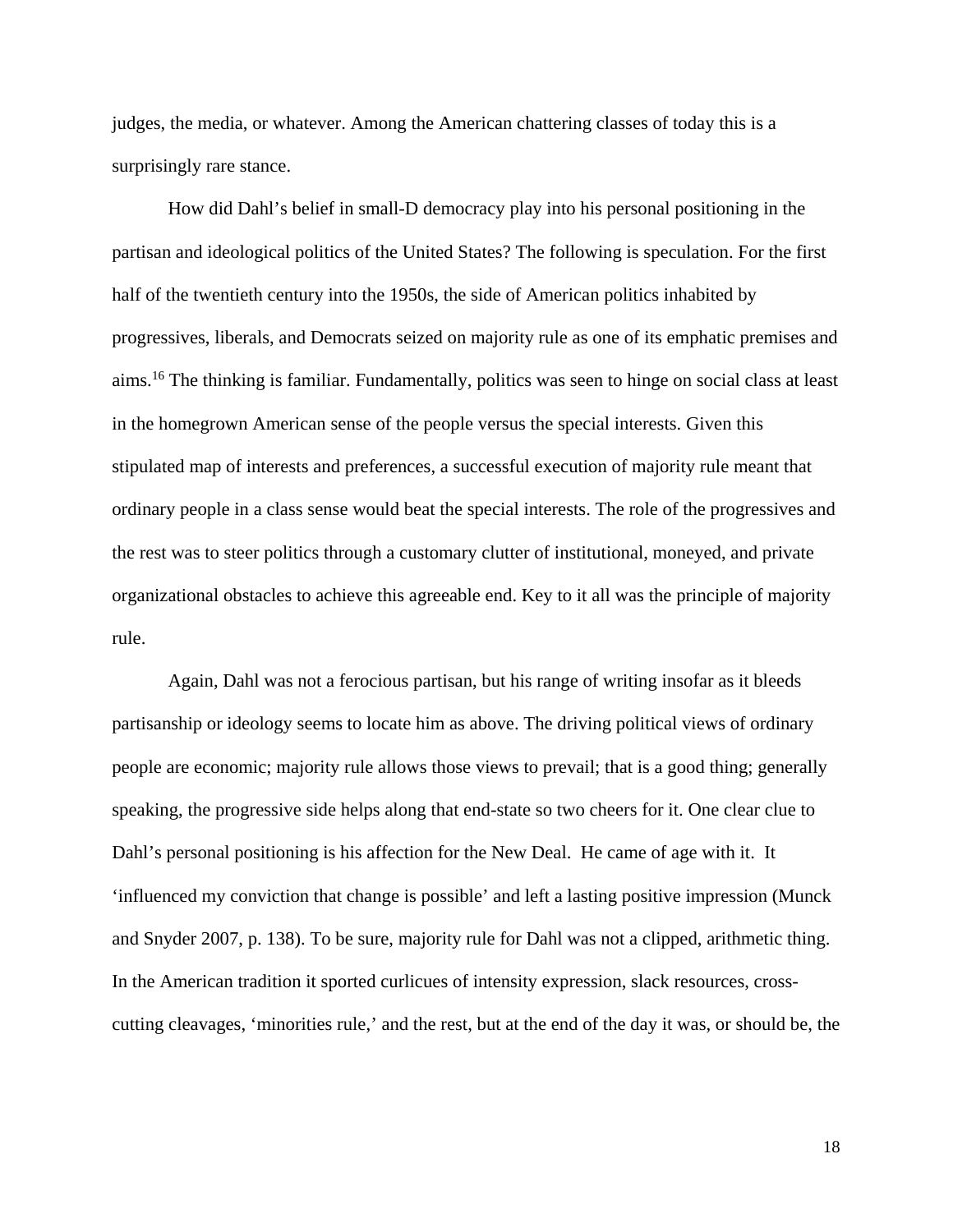process to which everyone would have to accommodate, and it was a framework favorable to ordinary people. It was favorable in that way in the 1930s.

Dahl was a New Deal-ish liberal, not a socialist—at least not after an early-years fling with Norman Thomas socialism (Dahl and Levi 2009, p. 2). Then he wrote his Yale dissertation about socialism—Ph.D. 1940—and gave it up (Munck and Snyder 2007, pp. 119-120). He was never a Marxist. The analytic moves of Marxism left him cold (Munck and Snyder 2007, pp. 117, 119). Later in his life, when the American and European center-lefts were growing hard to tell apart, he still wasn't 'terribly comfortable' being characterized as a democratic socialist—'in part because I discovered when I was in graduate school doing my dissertation the deep dark secret of socialists (and I thought of myself as a socialist at the time): They really had no realistic conception of how to operate an economic order, or for that matter, a democratic political system' (Cameron *et al.* 1988, p. 159).

But a basic economistic ontology of politics—that it is about economic stratification—as well as a frame for accommodating that ontology—majority rule—seems to have stayed with Dahl. Those were basics. Beginning in the 1960s, the American left drifted into race and multiculturalism as an alternative ontology of cleavage. Dahl didn't do that. Certainly he deplored the historical American racial order, and he wrote about it (1961b, pp. 293-296, 1967, pp. 65-67). He had an apt phrase for the traditional South—'a kind of polyarchy for whites and hegemony for blacks' (1971, p. 28). He was a strong civil rights advocate. But race was never central to his writing. Also, as the American left came to rely on the judiciary to pursue its rights causes, thus ceding populist ground to a Republican Party engaging the white working class who was the champion of majority rule anymore?—Dahl stayed put. In general, in the long run,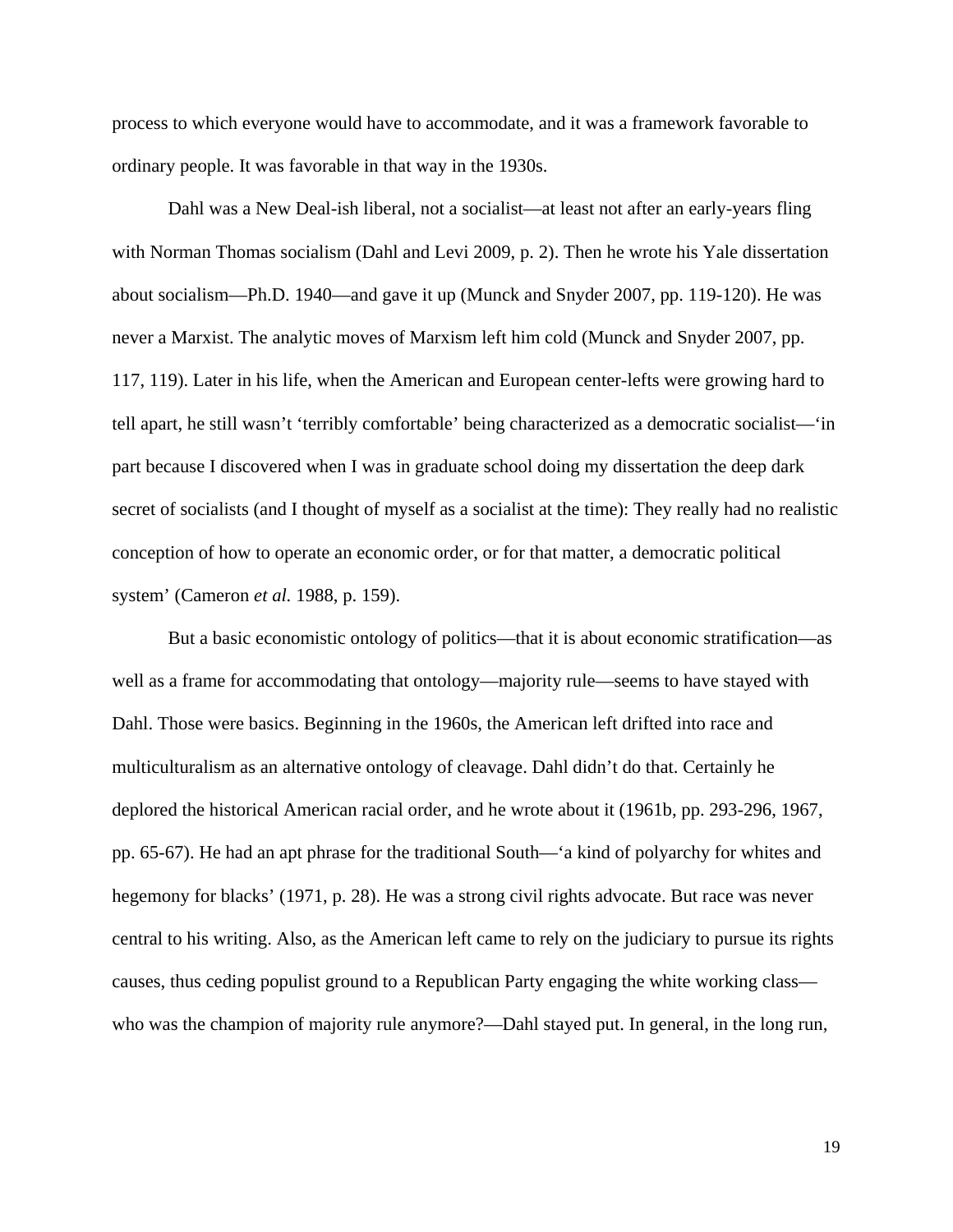rights could be protected best by the ordinary swordplay of competitive politics. Rule by judges, after all, is not an expression of democracy.17

How well was democracy working in the United States? On this question, Dahl did drift somewhat. He was pretty happy about things in the fifties and sixties. The New Deal had set a pleasing course, and compared with what? Before, during, or after World War II, who could avoid watching or remembering the horrors elsewhere in the world? (Munck and Snyder 2007, p. 138). Although not lacking problems, the American system was not 'so obviously a defective system as some of its critics suggest' (Dahl 1956, p. 150). In democratic terms, it was one of a small pack of the world's success stories (Dahl 1956, p. 74). '[I]t appears to be a relatively efficient system for reinforcing agreement, encouraging moderation, and maintaining social peace in a restless and immoderate people operating a gigantic, powerful, diversified, and incredibly complex society' (Dahl 1956, p. 151).<sup>18</sup> The jangling pluralism of New Haven came off well in *Who Governs?*. The country's 'democratic creed' was available as a backup crutch in the face of, say, McCarthyism (Dahl 1961b, ch. 28).

But after the 1960s Dahl soured somewhat on the American record. One sees this in a fresh preface to *Politics, Economics and Welfare* in 1976 (although on rereading this preface I guessed that it owed an awful lot to coauthor Lindblom). Concerned about business power, Dahl came to write about the 'corporate leviathan' and the potential of worker control within firms (Dahl 1970, pp. 115-140). He grew especially worried about 'the extent of economic inequality among Americans.' Perhaps a pluralistic system of the American kind, for all its virtues, was a dubious bet to lessen that inequality (Dahl 1978, pp. 199-201). Once one of the democratic pack, the United States was sliding into downside outlier status. There were better models elsewhere. This country was 'a long way from having achieved the redistributive policies of the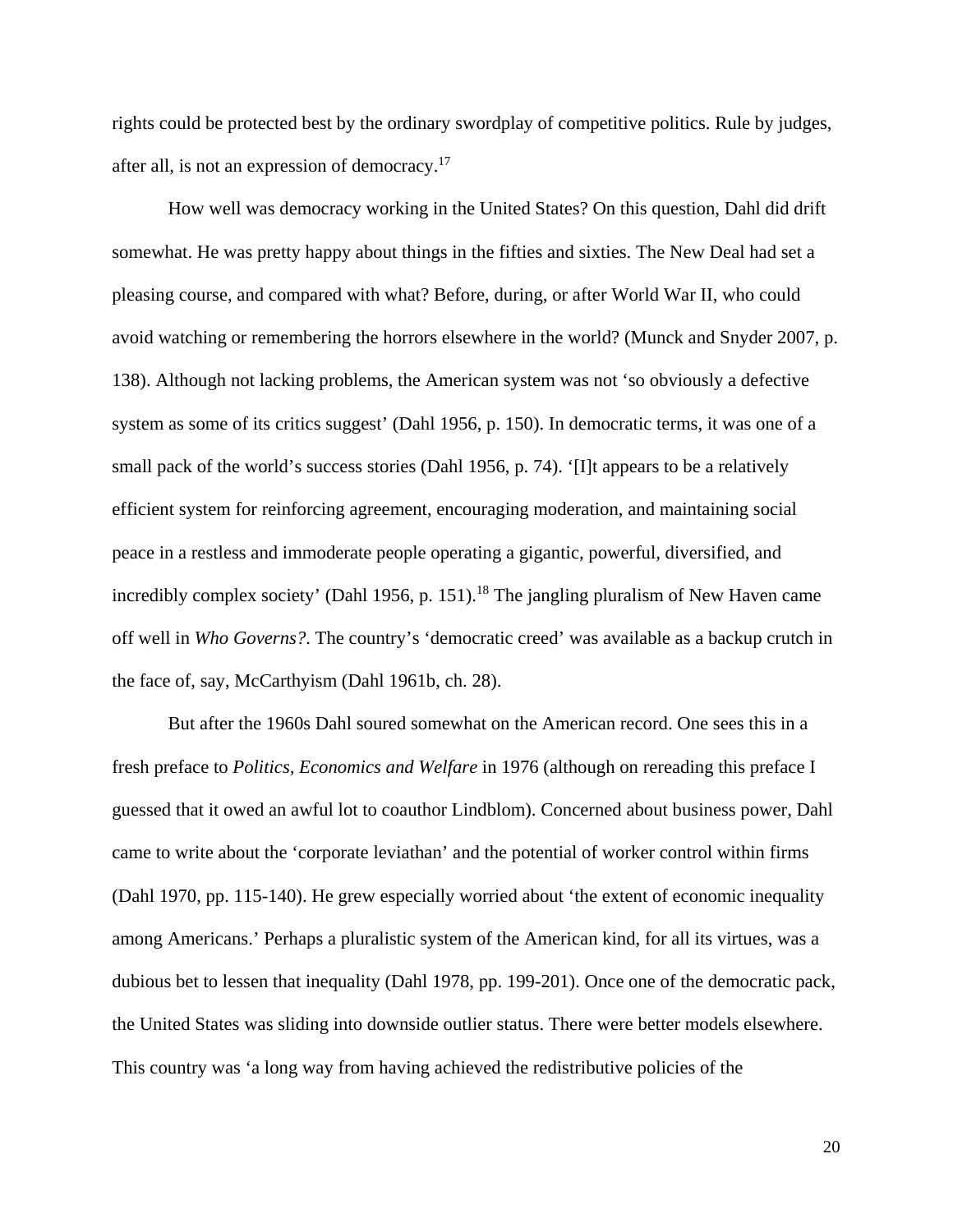Scandinavian countries' (Dahl 1982, p. 119). And not just the Scandinavians (Dahl 1982, p. 174- 5).

A theorist of democracy needs to wrestle with the American Constitution, and Dahl repeatedly did that. He was not a fan of the Constitution. In his early writing he saw it as gratuitous but largely harmless. It was an eighteenth-century settlement that unfortunately butted into a nineteenth-century polity that was naturally crystallizing into a Tocquevillian ideal-type of democracy and that reached that destination anyway. The separation-of-powers design of the Constitution was not much of an impediment. As a practical matter, Thomas Jefferson's spirit of popular control proved a fair match for Madison's complicating blueprints.19

But the Constitution gnawed at Dahl. He really didn't like it. It was not that he bought into the standard Beardian interpretation that a crafty upper class self-servingly wrote it (Dahl 1967, pp. 32-34). He just didn't like the provisions. Thus witness his recent 2002 book, *How Democratic Is the American Constitution?*, which opened with a blockbuster of an orienting question that left no doubt about the content to follow:

 'Why should we feel bound today by a document produced more than two centuries ago by a group of fifty-five mortal men, actually signed by only thirty-nine, a fair number of whom were slaveholders, and adopted in only thirteen states by the votes of fewer than two thousand men, all of whom are long since dead and mainly forgotten?' (Dahl 2002, p. 2).

In this work, he offered chiefly a formalist critique of the Constitution—the crazy electoral college, the Wyoming to California makeup of the Senate, judicial review, and certain other features that in early days impeded rule by national majorities—slavery, no popular election of senators, state control of the suffrage, and weak congressional taxing and regulatory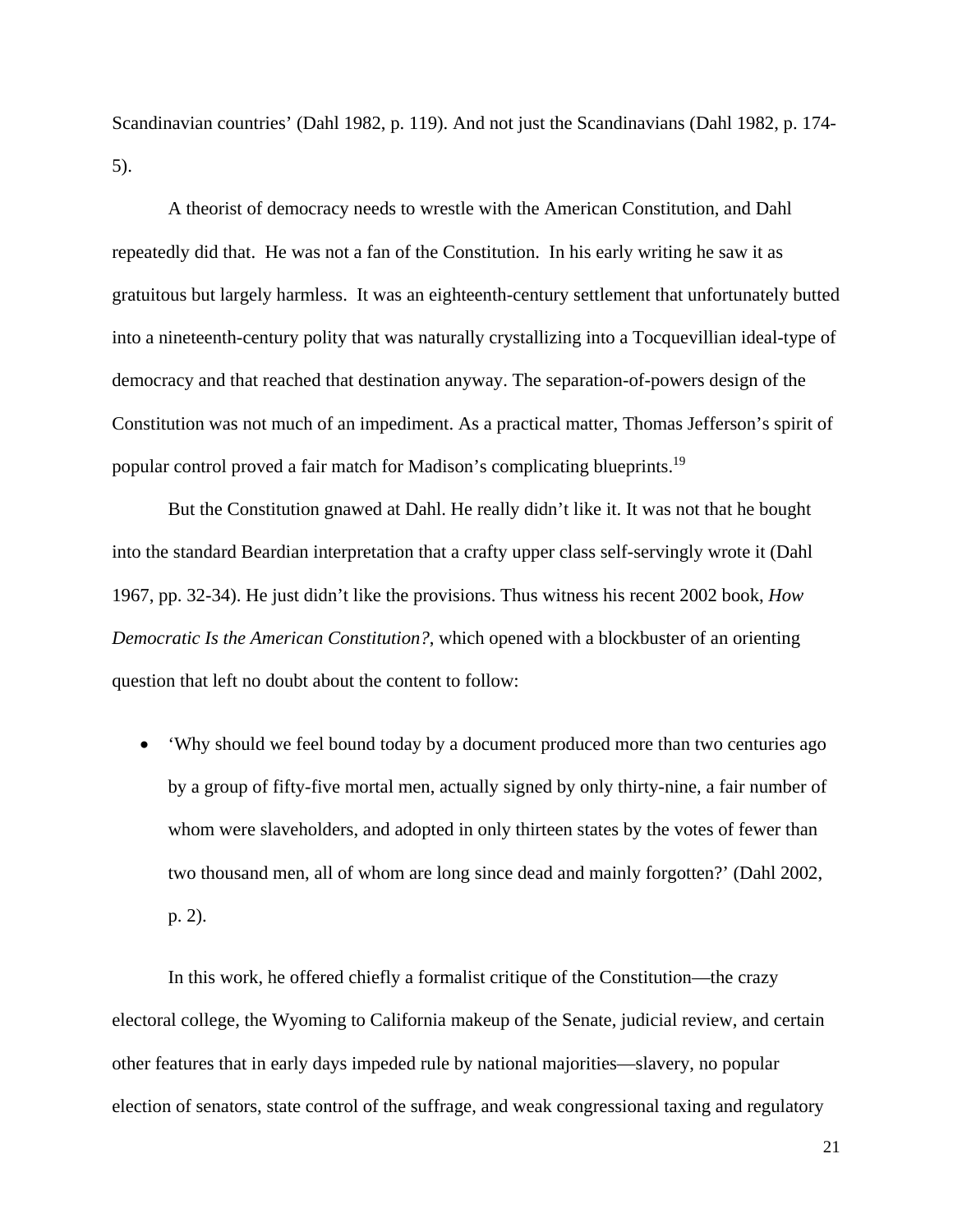powers. National majorities of the public were and are procedurally hamstrung, or they can be. That was his spirited treatment (ch. 2). He went on to a case about consequences: The American system doesn't work any better than a peer group of countries in maintaining democratic stability, protecting rights, ensuring fairness, encouraging consensus, or solving problems. Yet those other countries get along without Madisonian constitutions (ch. 5). Case made. This is the kind of argument Dahl once offered in *Polyarchy*. Surprisingly, at least in light of current public dialogue, there is nothing in the *Constitution* book suggesting a causal path between the operations of the Constitution and the country's condition of relative economic inequality. Dahl steered clear of that one. He was always a careful, evidence-based arguer.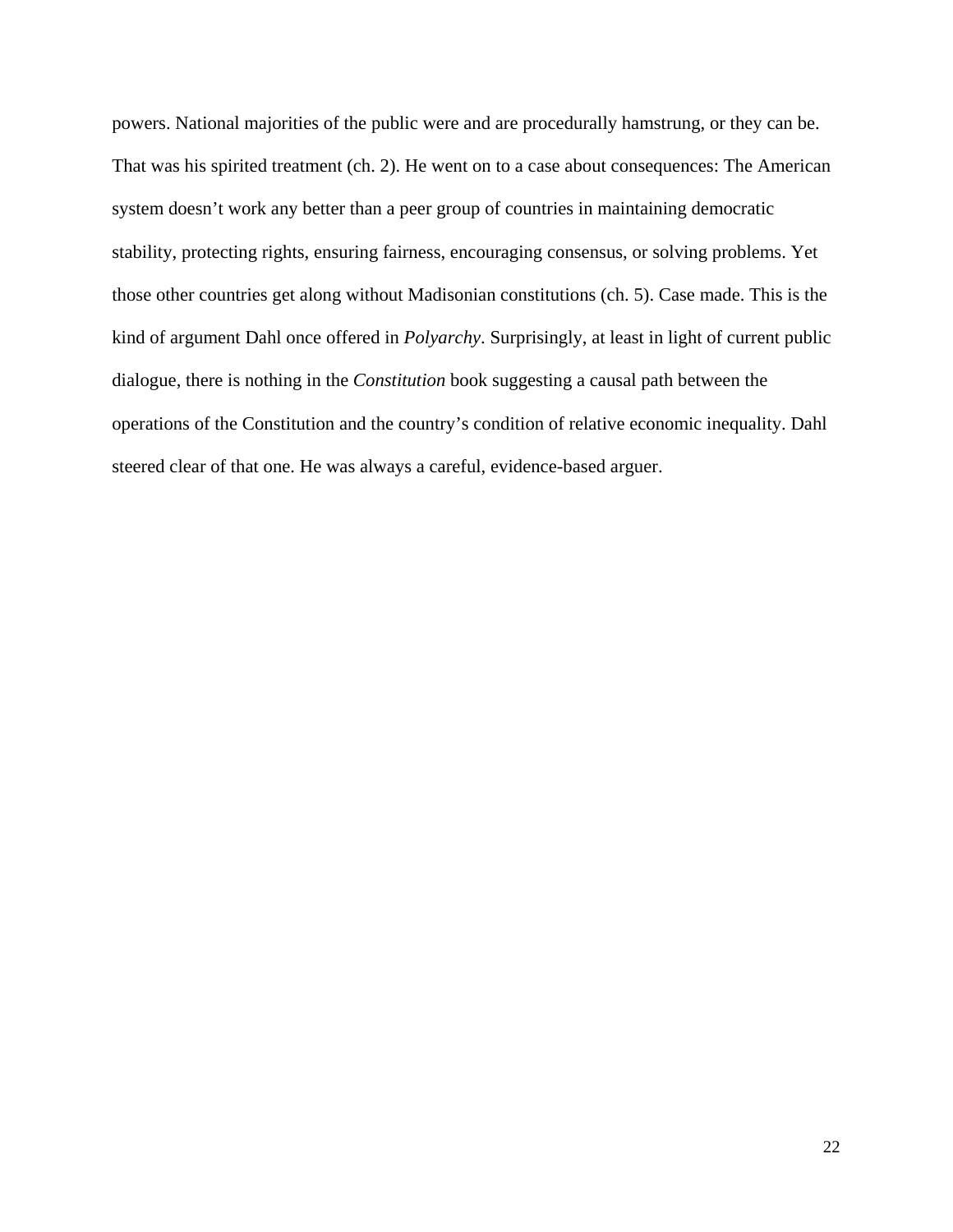### **References**

- Cameron, D.R., *et al*., 1988. Roundtable Discussion: Politics, Economics, and Welfare. *In*: I. Shapiro and G. Reeher, eds. *Power, Inequality, and Democratic Politics: Essays in Honor of Robert A. Dahl*. Boulder, CO: Westview, 153-167.
- Dahl, R.A., 1950. *Congress and Foreign Policy*. New York: W.W. Norton.
- Dahl, R.A., 1956. *A Preface to Democratic Theory*. The University of Chicago Press.
- Dahl, R.A., 1957. The Concept of Power. *Behavioral Science*, 2 (3), 201-215.
- Dahl, R.A., 1961a. The Behavioral Approach in Political Science: Epitaph for a Monument to a Successful Protest. *American Political Science Review*, 55 (4), 763-772.
- Dahl, R.A., 1961b. *Who Governs? Democracy and Power in an American City*. New Haven, CT: Yale University Press.
- Dahl, R.A., ed., 1966. *Political Oppositions in Western Democracies.* New Haven, CT: Yale University Press.
- Dahl, R.A., 1967. *Pluralist Democracy in the United States: Conflict and Consent.* Chicago: Rand McNally.
- Dahl, R.A., 1970. *After the Revolution? Authority in a Good Society.* New Haven, CT: Yale University Press.
- Dahl, R.A., 1971. *Polyarchy: Participation and Opposition.* New Haven, CT: Yale University Press.
- Dahl, R.A., 1977. On Removing Certain Impediments to Democracy in the United States. *Political Science Quarterly*, 92 (1), 1-20.
- Dahl, R.A., 1978. Pluralism Revisited. *Comparative Politics*, 10 (2), 191-203.
- Dahl, R.A., 1982. *Dilemmas of Pluralist Democracy: Autonomy vs. Control*. New Haven, CT: Yale University Press.
- Dahl, R.A., 1989. *Democracy and Its Critics.* New Haven, CT: Yale University Press.
- Dahl, R.A., 2002. *How Democratic Is the American Constitution?* New Haven, CT: Yale University Press.
- Dahl, R.A., 2005. *After the Gold Rush: Growing Up in Skagway.* Bloomington, IN: Xlibris.
- Dahl, R.A. and Tufte, E.R., 1973. *Size and Democracy.* Stanford University Press.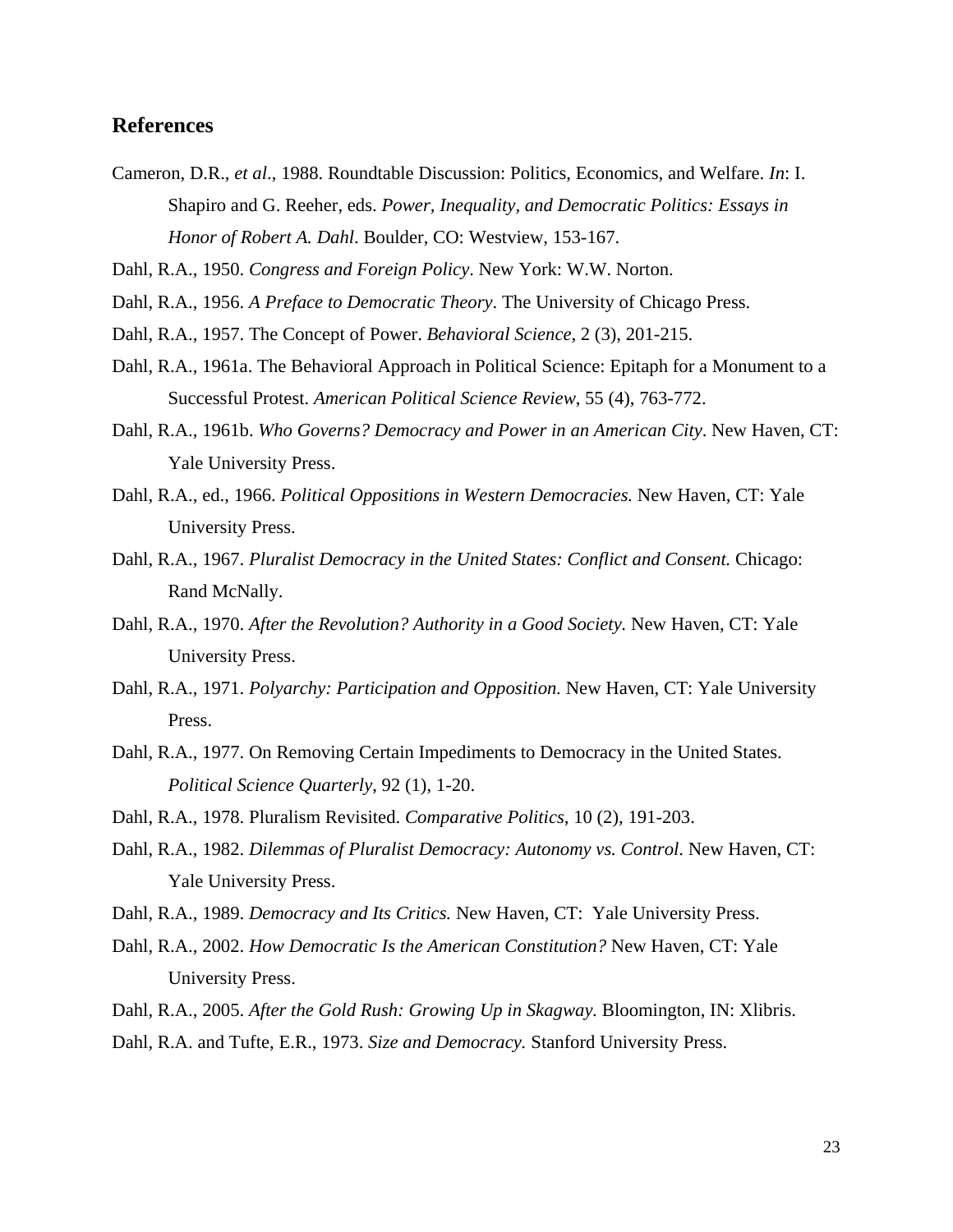- Dahl, R.A. and Lindblom, C.E., 1976. *Politics, Economics and Welfare: Planning and Politico-Economic Systems Resolved into Basic Social Processes*. 2nd ed. The University of Chicago Press.
- Dahl, R.A. and Stinebrickner, B., 2003. *Modern Political Analysis*. 6th ed. Upper Saddle River, NJ: Prentice Hall.
- Dahl, R.A. and Levi, M., 2009. A Conversation with Robert Dahl. *Annual Review of Political Science*, 12, 1-9.
- Gerring, J., 2001. *Party Ideologies in the America, 1828-1996.* New York: Cambridge University Press.
- Munck, G.L., and Snyder, R., eds., 2007. *Passion, Craft, and Method in Comparative Politics*. Baltimore: The Johns Hopkins University Press.
- Polsby, N.W., 1980. *Community Power & Political Theory: A Further Look at Problems of Evidence and Inference*. New Haven, CT: Yale University Press.
- Von der Muhll, G., 1977. Robert A. Dahl and the Study of Contemporary Democracy: A Review Essay. *American Political Science Review*, 71 (3), 1070-96.

- 2. 'Pluralism' as term and idea wends its way through Dahl's work, notably in *Who Governs?* (1961b), *Pluralist Democracy in the United States* (1967), Pluralism Revisited (1978), and *Dilemmas of Pluralist Democracy* (1982).
- 3. Culminating in *Democracy and Its Critics* (1989).

- 4. The year of this book's interview with Dahl was 2002.
- 5. Dahl discusses drawing on the term 'polyarchy' in Dahl and Levi (2009, p. 5). The sideshow quotation is from Dahl (1961b, p. 305).
- 6. As in Dahl (1957), Dahl (1982, ch. 2), Dahl and Stinebrickner (2003, ch. 2).
- 7. The authors deploy these four categories in respectively chapters 6-7, 8-9, 10-11, and 12-13 of Dahl (1976). The phrase 'reciprocal control among leaders,' which Dahl also uses in later work, appears at p. 324.

<sup>1.</sup> The question cited here appears on the cover of the book as a kind of subtitle, although it is not exactly that.